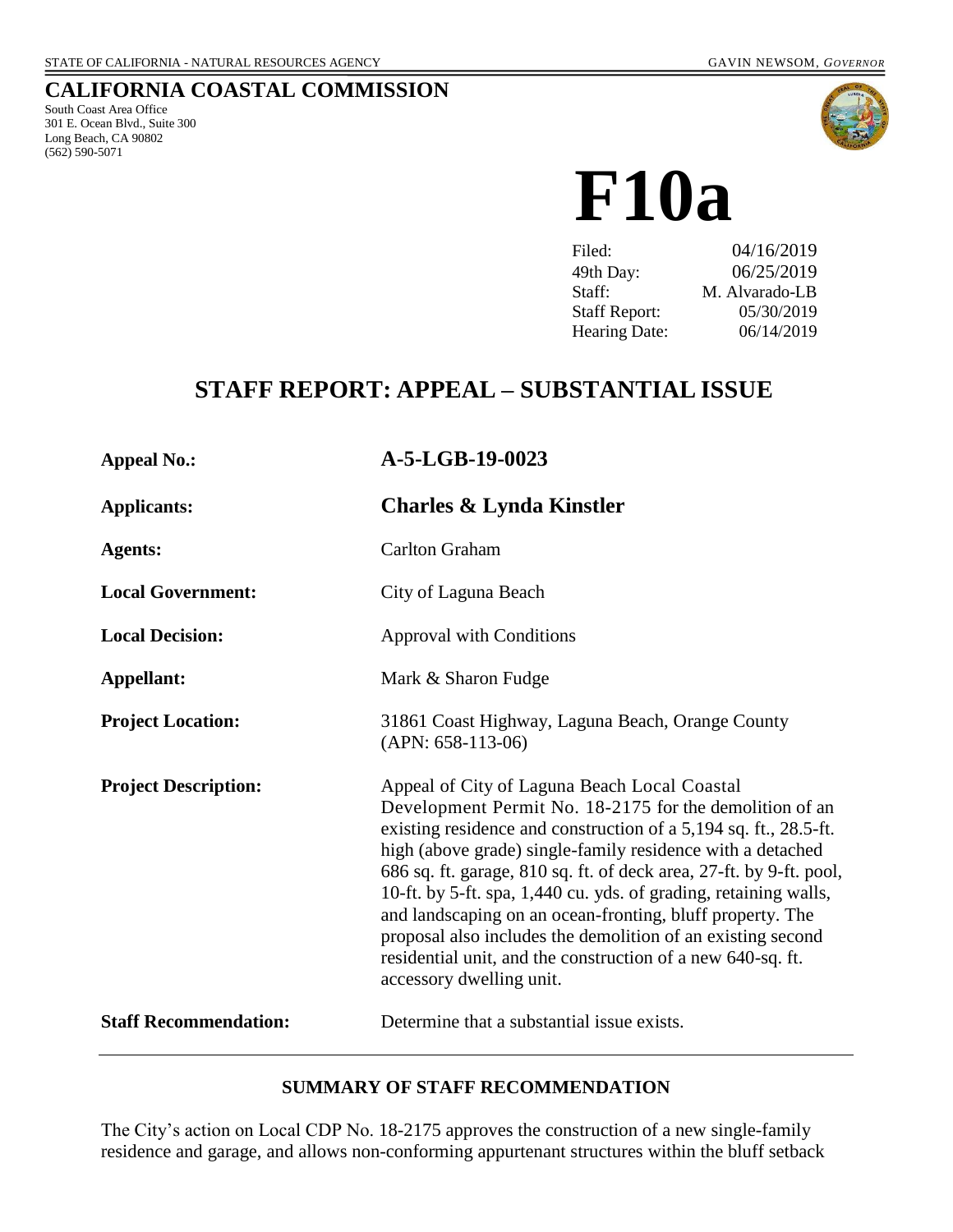A-5-LGB-19-0023 (Kinstler) Appeal – Substantial Issue

areas to remain at 31861 Coast Highway in Laguna Beach. The subject site is an approximately 14,133-square-foot<sup>1</sup> ocean-fronting lot located on the bluff above the Totuava Bay public beach.

Staff recommends that the Commission determine that a **substantial issue exists** with respect to the grounds on which appeal number A-5-LGB-18-0012 has been filed for the following reasons: the City's decision that the development is consistent with the provisions of the LCP regarding new development on an ocean-fronting bluff and bluff protective devices was not adequately supported by documents in the record file or the Local CDP's findings. In addition, the scale of the project is unclear because foundation plans have not been provided for review. Further information is required to determine whether or not the project is consistent with the relevant policies of the LCP and the public access policies of the Coastal Act. In addition, more information is necessary to adequately evaluate and address any existing nonconformities (and potentially unpermitted development) and natural resources (e.g. wetlands and environmentally sensitive areas) that exist on-site.

Staff recommends that the Commission find a **substantial issue** exists for the reasons summarized above, and described in greater detail in the body of this report.

**IMPORTANT HEARING PROCEDURAL NOTE:** The Commission will not take public testimony during the "substantial issue" phase of the appeal hearing unless at least three Commissioners request it. The Commission may ask questions of the applicant, any aggrieved person, the Attorney General or the executive director prior to determining whether or not to take testimony regarding whether the appeal raises a substantial issue. (14 CCR  $\S$  13115(c).) If the Commission takes testimony regarding whether the appeal raises a substantial issue, testimony is generally and at the discretion of the Chair limited to 3 minutes total per side. Only the applicant, persons who opposed the application before the local government (or their representatives), and the local government shall be qualified to testify during this phase of the hearing. Others may submit comments in writing. (14 CCR § 13117.) If the Commission finds that the appeal raises a substantial issue, the de novo phase of the hearing will occur at a future Commission meeting, during which it will take public testimony.

 $\overline{a}$ 

<sup>&</sup>lt;sup>1</sup> This figure includes easements; the site is approximately  $11,620$  square feet without easements.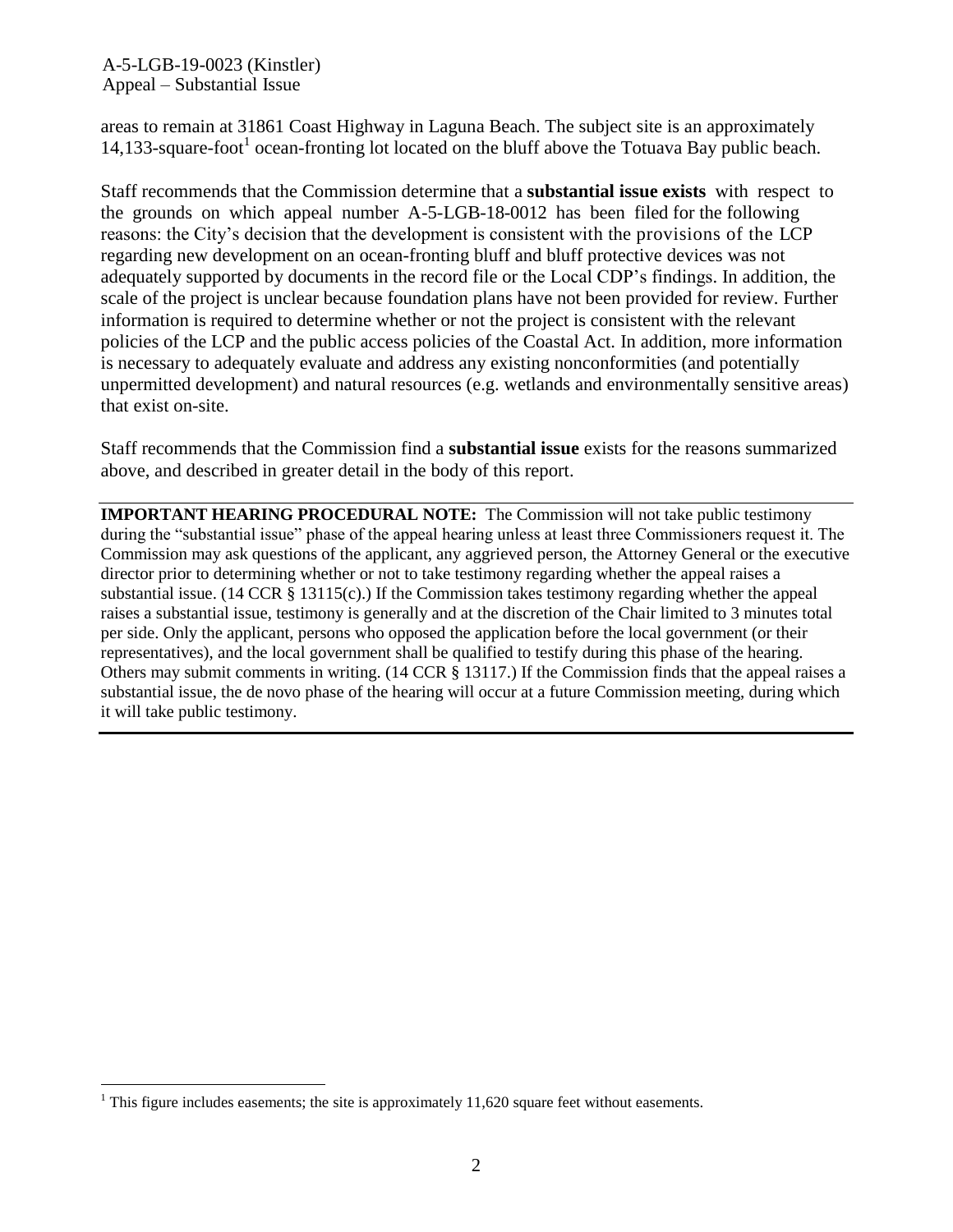## **TABLE OF CONTENTS**

| V. FINDINGS AND DECLARATIONS - SUBSTANTIAL ISSUE |  |
|--------------------------------------------------|--|
|                                                  |  |
|                                                  |  |
|                                                  |  |
|                                                  |  |

## **APPENDICES**

[Appendix A – Relevant LCP Policies and Definitions](#page-25-0)

### **EXHIBITS**

- Exhibit 1 Project Location
- Exhibit 2 Project Plans
- Exhibit 3 Appeal
- Exhibit 4 City Resolution for local CDP No. 18-2175
- Exhibit 5 Letter from Applicants' Attorney
- Exhibit 6 [City Resolution No. CDP 08-009](https://documents.coastal.ca.gov/reports/2019/6/f10a/f10a-6-2019-exhibits.pdf)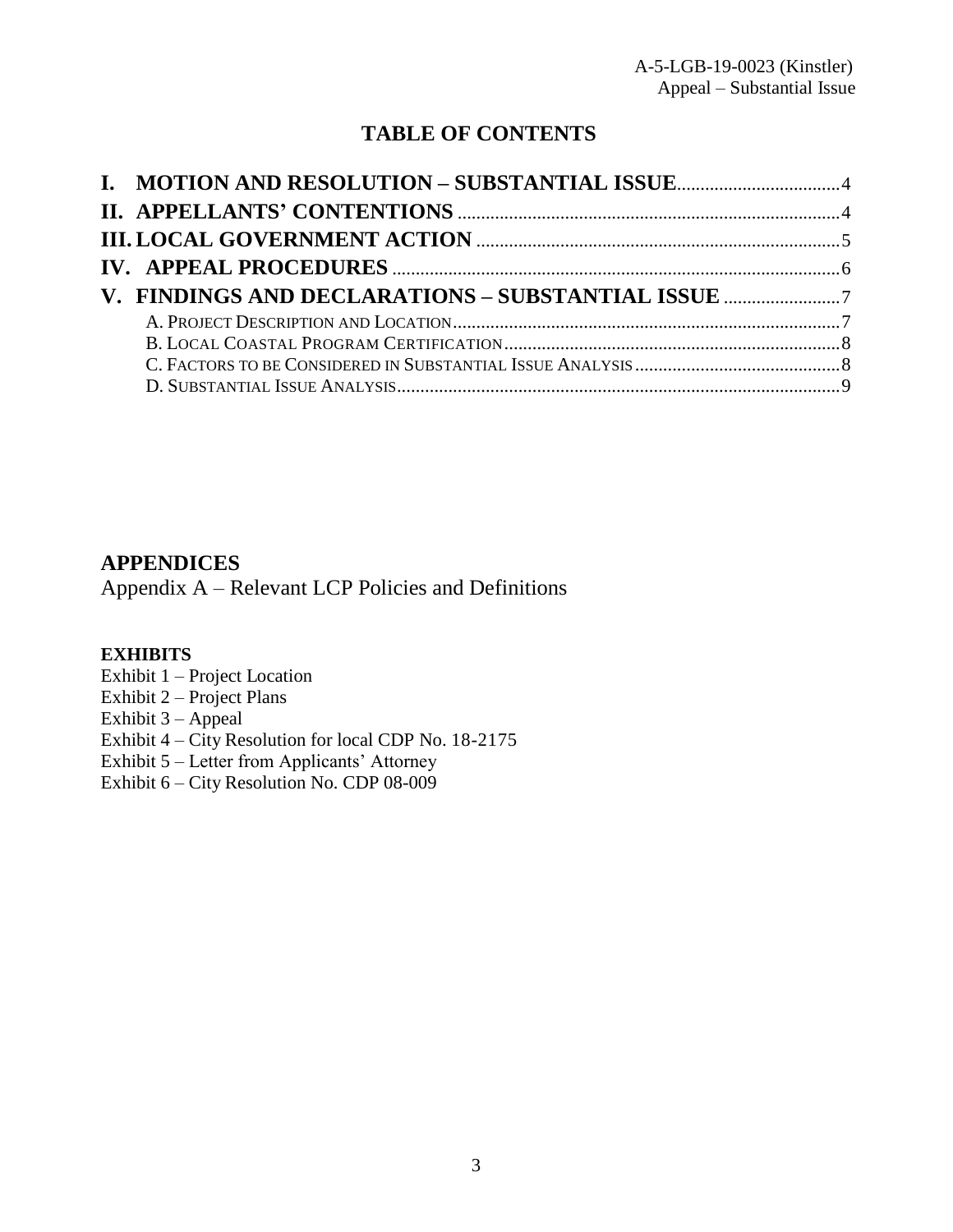## <span id="page-3-0"></span>**I. MOTION AND RESOLUTION – SUBSTANTIAL ISSUE**

**Motion:** *I move that the Commission determine that Appeal No. A-5-LGB-19-0023 raises NO Substantial Issue with respect to the grounds on which the appeal has been filed under § 30603 of the Coastal Act.*

Staff recommends a **NO** vote. Failure of this motion will result in a de novo hearing on the application, and adoption of the following resolution and findings. Passage of this motion will result in a finding of No Substantial Issue and the local action will become final and effective. The motion passes only by an affirmative vote of the majority of the appointed Commissioners present.

#### **Resolution**:

*The Commission hereby finds that Appeal No. A-5-LGB-19-0023 presents a SUBSTANTIAL ISSUE with respect to the grounds on which the appeal has been filed under Section 30603 of the Coastal Act regarding consistency with the certified Local Coastal Plan and/or the public access policies of the Coastal Act*.

## <span id="page-3-1"></span>**II. APPELLANTS' CONTENTIONS**

The Commission received a Notice of Final Local Action (NOFA) for City of Laguna Beach Local Coastal Development Permit (CDP) No. 18-2175 on April 3, 2019. Local CDP No. 18-2175 approves the construction of a new single-family residence on an ocean-fronting, blufftop property.

On March 6, 2018, an appeal was filed by Mr. Mark and Mrs. Sharon Fudge **[\(Exhibit 3\)](https://documents.coastal.ca.gov/reports/2019/6/f10a/f10a-6-2019-exhibits.pdf)**. The appellants contend that the City's approval does not comply with the City's certified LCP. More specifically, the appellants raise the following concerns with the City-approved development:

- 1) The City failed to adequately condition the permit to address hazards (i.e. long-term retreat, landform alteration, erosion, shoreline/bluff protection), and protection of visual resources and water quality (i.e. BMPs, runoff control, landscaping) as required by the certified LCP.
- 2) There was no discussion of a formal wetland delineation in the staff report or Initial Study generated for the City-approved project although one was recommended in the peer review report.
- 3) Removal/repair/replacement of the staircase on the bluff face c. 2009 was unpermitted and requires a CDP. City failed to address the non-conforming and un-permitted development (beach stairs) at the site pursuant to Action 7.3.8.
- 4) The appellants question the 'bluff top edge' determination, and are concerned that restrictions relating to blufftop development have not been properly assessed (such as setbacks, removal of unpermitted/obsolete structures, etc.).
- 5) The City did not completely review the project as no foundation plans were included in the application. Based on the preliminary geologic report, applicants are proposing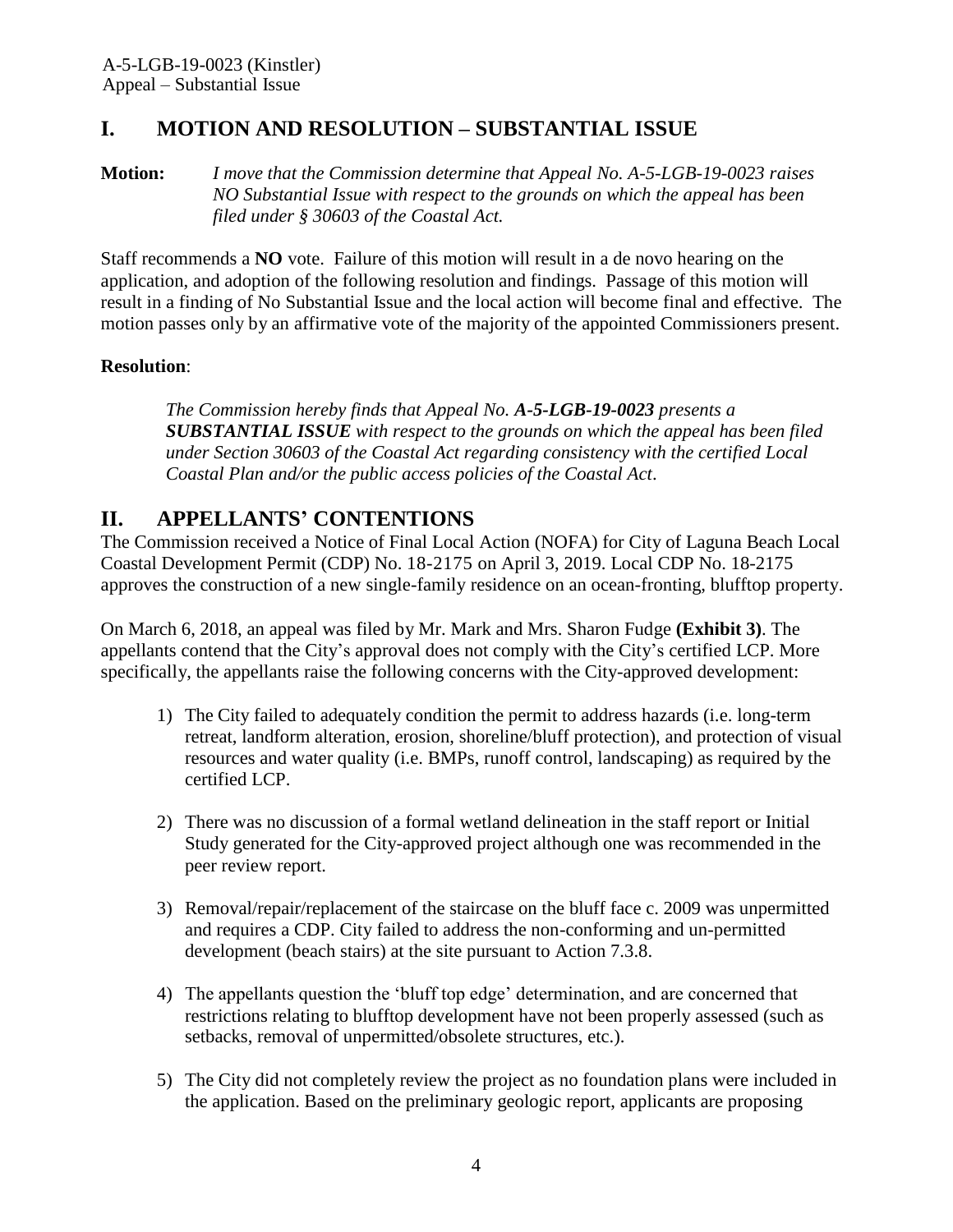shoreline/bluff protection devices (i.e. caisson foundation).

- 6) City did not consider the requirements of the LCP and the Coastal Act (Section  $30212(b)(2)$  to provide public access.
- 7) The city-approved development will result in significant landform alteration which is inconsistent with the policies of the certified LCP.
- 8) Public beach access easement at 31851 Coast Highway. Development on neighboring residential lot (Matsumoto property) appears to encroach upon the 10-foot wide parcel. This development constitutes a violation of the Coastal Act.

## <span id="page-4-0"></span>**III. LOCAL GOVERNMENT ACTION**

On December 13, 2018 and February 14, 2019, the City of Laguna Beach Design Review Board (DRB) held public hearings for the coastal development permit application and other discretionary approvals for the project, which includes demolition of an existing residence and the construction of a new single-family residence with a detached garage and new accessory dwelling unit. Public testimony related to issues concerning retention of non-conformities and public access. The DRB requested that minor modifications be made to the project, requested more information on the status of the existing beach stairs, inquired about easements onsite and public access, and expressed concerns regarding proposed landscaping and lighting. At both hearings, the item was continued.

On March 14, 2019, the DRB held a third public hearing on the project. Neighbors and interested persons expressed continued concerns regarding non-conformities and public access; and new concerns relating to bluff setback requirements, water quality, and the LCP requirement for a waiver of future protection devices where new development is proposed. The DRB conditionally approved Local Coastal Development Permit (CDP) No. 18-2175 and Design Review 18-2174.

The project description of Resolution No. 19.10 (**[Exhibit 4](https://documents.coastal.ca.gov/reports/2019/6/f10a/f10a-6-2019-exhibits.pdf)**) approving Local CDP No. 18-2175 reads as follows:

"Construction of a new single-family residence (5,194 square feet) with a detached garage (686 square feet), elevated decks (810 square feet), skylights, two air conditioning units, pool, spa, grading, retaining walls, landscaping, …An accessory dwelling unit was also approved."

The City's approval of local CDP No. 13-1266 included the following conditions:

- 1) No development, including but not limited to the repair, enhancement, augmentation or reconstruction of the existing beach stairs is authorized under this Design Review and Coastal Development Permit approval. Any subsequent major remodel associated with the beach stairs shall require a Coastal Development Permit.
- 2) Adherence to the mitigation plan and monitoring program.
- 3) Protect Salt Grass on the bluff edge.
- 4) Vegetation in the bluff top setback shall be replaced with native vegetation in an informal layout and with temporary irrigation only to be used to allow the vegetation to become established.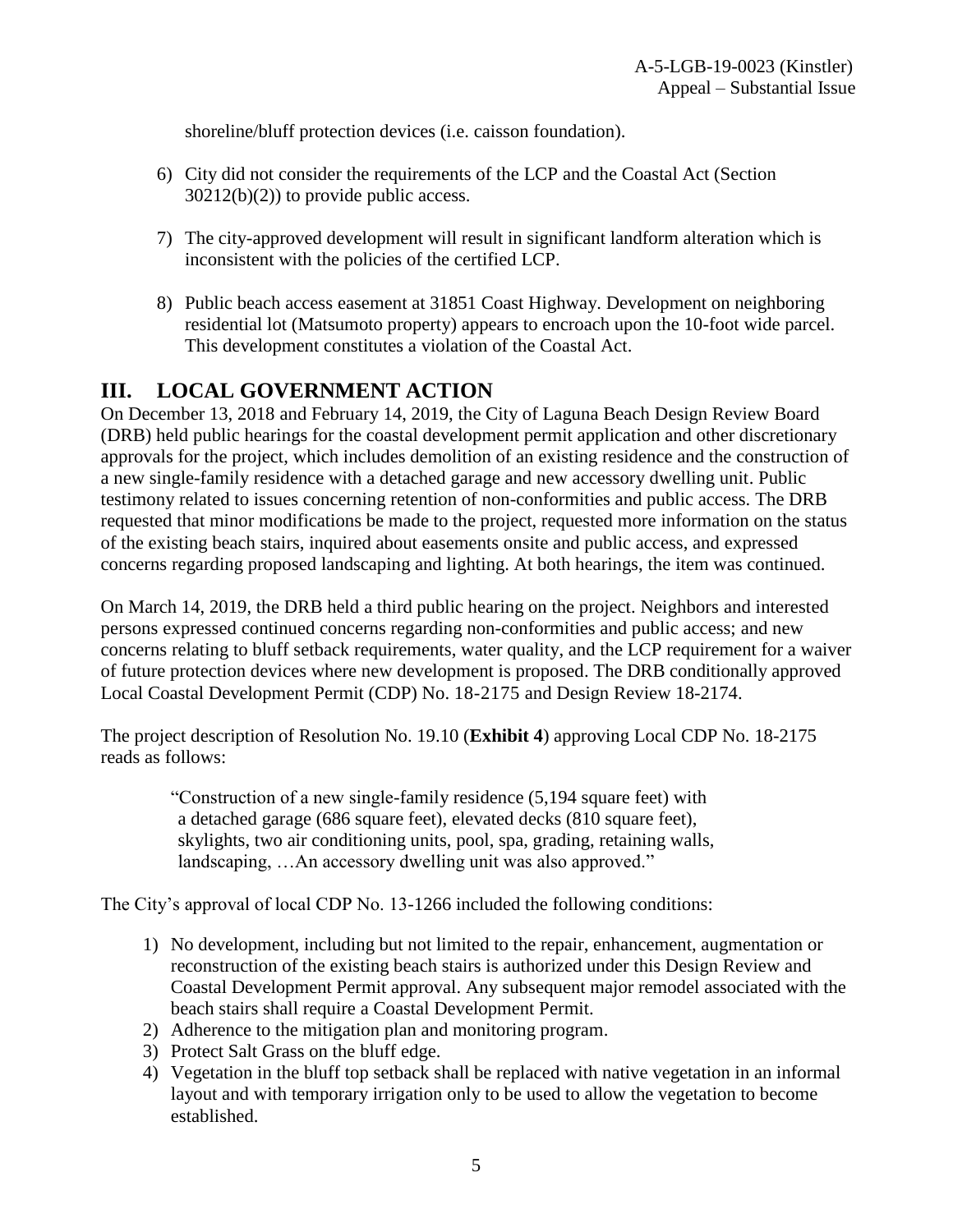5) Install leak prevention and detection measures for the swimming pool and spa.

A Mitigated Negative Declaration was adopted by the Design Review Board. The Coastal Commission's South Coast District Office received a Notice of Final Action (NOFA) on April 3, 2019. The Commission issued a Notification of Appeal Period on April 5, 2019. On April 16, 2019, the appeal was filed by Mr. Mark Fudge during the ten (10) working day appeal period. No other appeals were received. The City and applicants were notified of the appeal by Commission staff in a letter dated April 17, 2019.

# <span id="page-5-0"></span>**IV. APPEAL PROCEDURES**

After certification of Local Coastal Programs (LCP), the Coastal Act provides for limited appeals to the Coastal Commission of certain local government actions on coastal development permits. Development approved by cities or counties may be appealed if they are located within certain geographic appealable areas, such as those located between the sea and the first public road paralleling the sea or within 100 feet of any wetland, estuary, or stream, or within 300 feet of the top of the seaward face of a coastal bluff. Furthermore, developments approved by counties may be appealed if they are not a designated "principal permitted use" under the certified LCP. Finally, any local government action on a proposed development that would constitute a major public work or a major energy facility may be appealed, whether approved or denied by the city or county [Coastal Act Section 30603(a)].

Section 30603 of the Coastal Act states in relevant part:

- *(a) After certification of its Local Coastal Program, an action taken by a local government on a Coastal Development Permit application may be appealed to the Commission for only the following types of developments:*
	- *(1) Developments approved by the local government between the sea and the first public road paralleling the sea or within 300 feet of the inland extent of any beach or of the mean high tide line of the sea where there is no beach, whichever is the greater distance.*
	- *(2) Developments approved by the local government not included within paragraph (1) that are located on tidelands, submerged lands, public trust lands, within 100 feet of any wetland, estuary, stream, or within 300 feet of the top of the seaward face of any coastal bluff.*

Section  $30603(a)(1)$  of the Coastal Act establishes the project site as being in an appealable area because it is located between the sea and the first public road paralleling the sea and within 300 feet of the inland extent of any beach. The project site would also qualify as an appealable area based on Section 30603(a)(2) because of its location on the bluff. The issues raised in the subject appeal, on which the Commission finds there is a substantial issue as described further below, apply to proposed development located in the appeals area.

#### **Grounds for Appeal**

The grounds for appeal of an approved local CDP in the appealable area are stated in Section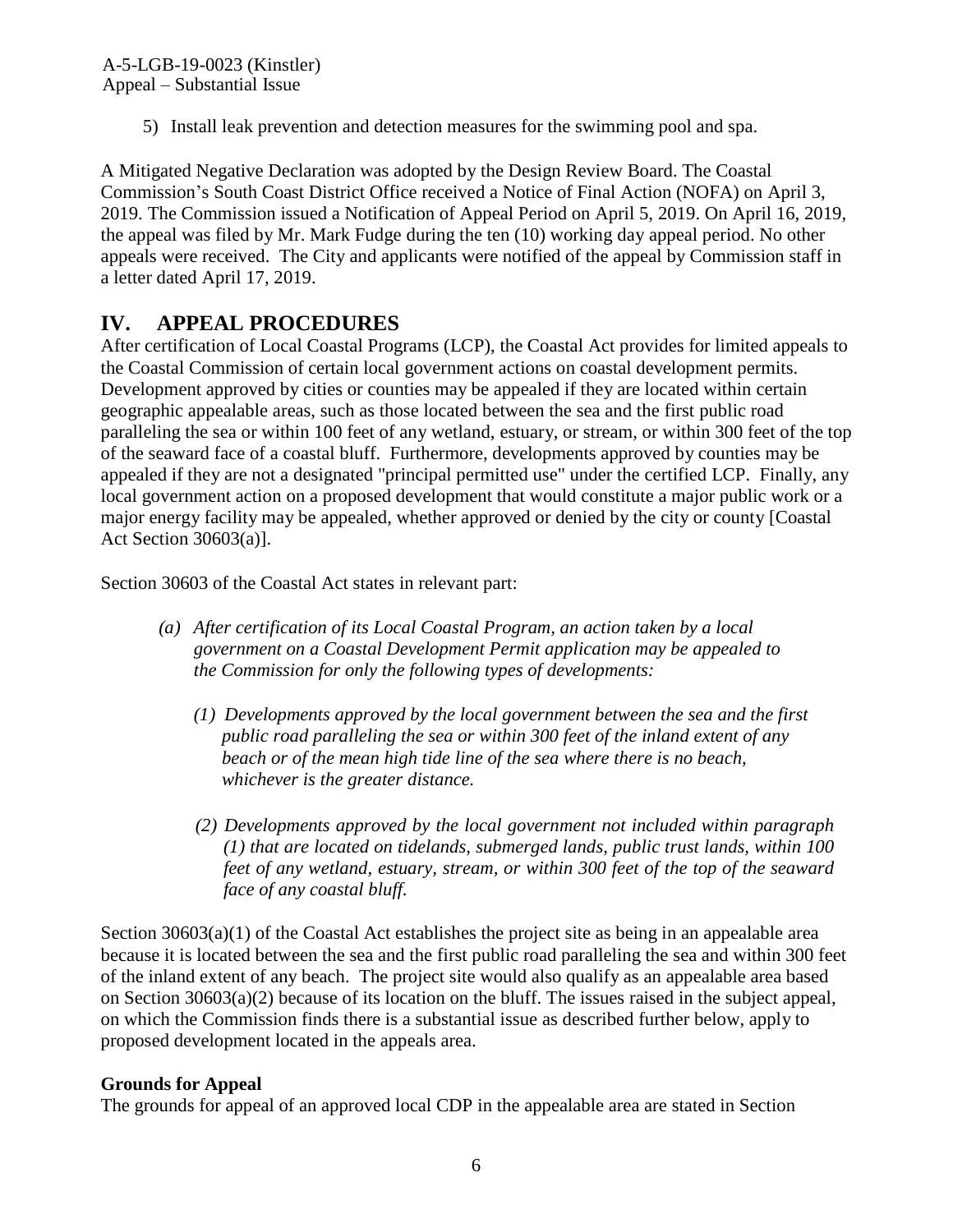#### 30603(b)(1), which states:

*(b)(1) The grounds for an appeal pursuant to subdivision (a) shall be limited to an allegation that the development does not conform to the standards set forth in the certified Local Coastal Program or the public access policies set forth in this division.*

Section 30625(b)(2) of the Coastal Act requires a de novo hearing of the appealed project unless the Commission determines that no substantial issue exists with respect to the grounds on which an appeal has been filed pursuant to Section 30603(a) of the Coastal Act. If Commission staff recommends a finding of substantial issue, and there is no motion from the Commission to find no substantial issue, the substantial issue question will be considered presumed, and the Commission will proceed to the de novo public hearing on the merits of the project. A de novo public hearing on the merits of the project uses the certified LCP as the standard of review. (Coastal Act Section 30604(b).) In addition, for projects located between the first public road and the sea, a specific finding must be made at the de novo stage of the appeal that any approved project is consistent with the public access and recreation policies of the Coastal Act. (*Id*. Section 30604(c).) Sections 13110-13120 of Title 14 of the California Code of Regulations further explain the appeal hearing process.

#### **Qualifications to Testify before the Commission**

If the Commission, by a vote of 3 or more Commissioners, decides to hear arguments and vote on the substantial issue question, proponents and opponents will have an opportunity to address whether the appeal raises a substantial issue. The time limit for public testimony will be set by the chair at the time of the hearing. As noted in Section 13117 of Title 14 of the California Code of Regulations, the only persons qualified to testify before the Commission at the substantial issue portion of the appeal process are the applicants, persons who opposed the application before the local government (or their representatives), and the local government. In this case, the City's record reflects that Mr. Mark Fudge opposed the project in person at the local hearing. Testimony from other persons must be submitted in writing.

Upon the close of the public hearing, the Commission will vote on the substantial issue matter. It takes a majority of Commissioners present to find that no substantial issue is raised by the local approval of the subject project. If the Commission finds that the appeal raises a substantial issue, the de novo phase of the hearing will follow at a later date during which the Commission will take public testimony.

## <span id="page-6-0"></span>**V. FINDINGS AND DECLARATIONS – SUBSTANTIAL ISSUE**

### <span id="page-6-1"></span>**A. PROJECT DESCRIPTION AND LOCATION**

The proposed project includes the demolition of an existing a 1,195-square-foot single-family residence, 602-square-foot detached garage and 930-square-foot second residential unit; and the construction of a new 5,194-square-foot, 28.5-foot high (above grade) single-family residence with a detached 686-square-foot garage, 640-square-foot accessory dwelling unit, 810 square feet of deck area, 27-foot by 9-foot pool, 10-foot by 5-foot spa, retaining walls, and hardscape and landscape improvements on an ocean-fronting bluff property (**[Exhibit 2](https://documents.coastal.ca.gov/reports/2019/6/f10a/f10a-6-2019-exhibits.pdf)**). The project includes 1,440 cubic yards of grading (cut  $+$  fill).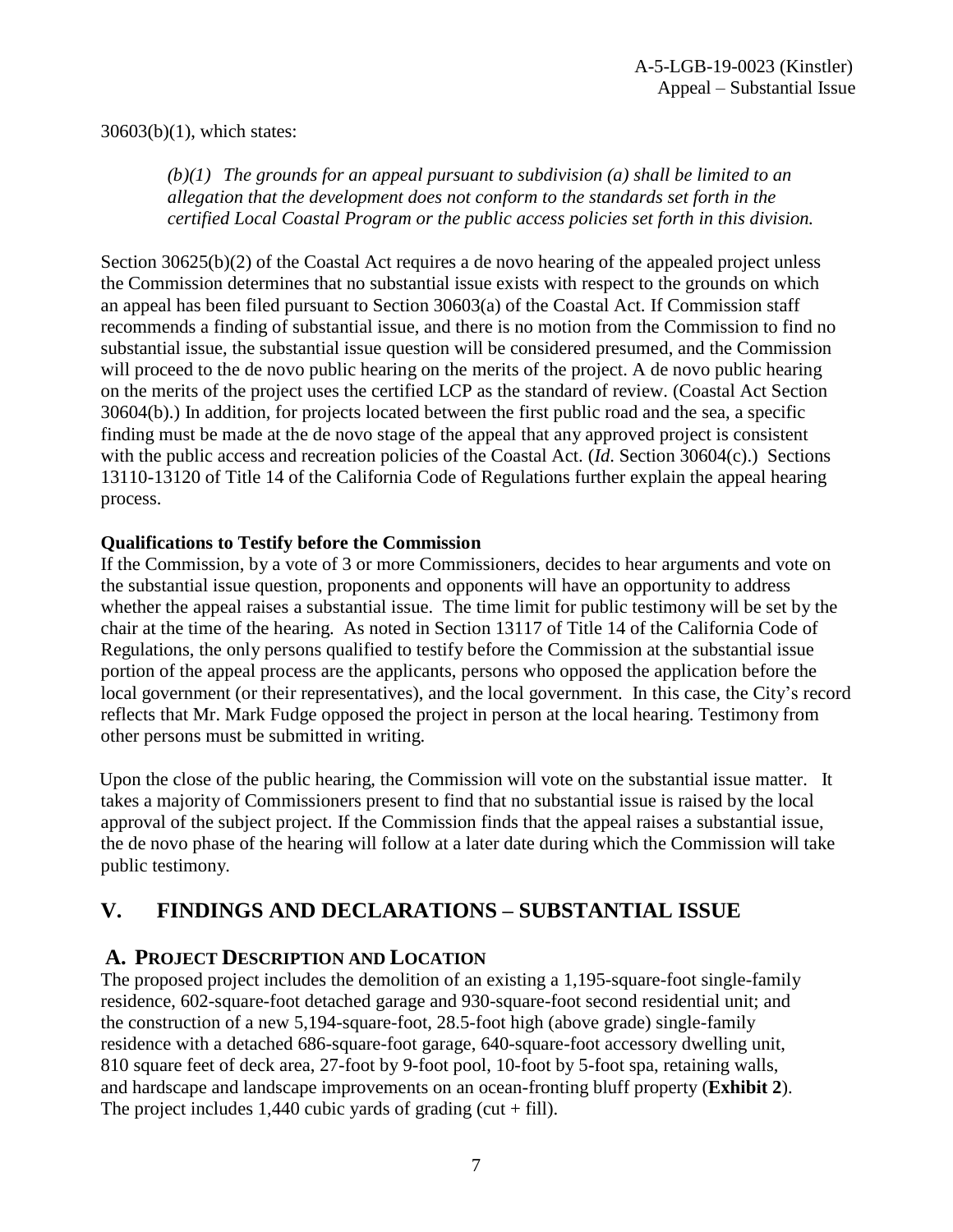The project site is a narrow, rectangular 14,133-square-foot<sup>2</sup> ocean-fronting, blufftop lot located at 31861 Coast Highway, Laguna Beach, Orange County (**[Exhibit 1](https://documents.coastal.ca.gov/reports/2019/6/f10a/f10a-6-2019-exhibits.pdf)**). The site is located between the first public road (Coast Highway) and the sea (an area where development approved by the City of Laguna Beach pursuant to its certified LCP is appealable to the Coastal Commission); Coast Highway is located to the northeast/east of the property. In addition, the project site overlooks Totuava Beach and the Pacific Ocean to the west/southwest.

The project site is currently developed with a single-family residence that was constructed circa 1940, and a detached garage was constructed in the 1970s. A coastal development permit was issued by the Coastal Commission for an addition to the single-family residence on January 21, 1973. A second residential unit (SRU) was later constructed and granted local approval on December 9, 1993; it is unclear if a coastal development permit was acquired for the SRU. In any case, the applicants are proposing to demolish the existing single-family residence including the SRU.

There are neighboring single-family residences on oceanfront and bluffs to the north/northwest and south/southeast. Public access from Pacific Coast Highway to the beach is available via the Thousand Steps Beach public access stairway located approximately 900 feet downcoast of the project site.

## <span id="page-7-0"></span>**B. LOCAL COASTAL PROGRAM CERTIFICATION**

The City of Laguna Beach Local Coastal Program was certified on January 13, 1993. The City's Land Use Plan is comprised of a variety of planning documents including the Land Use Element (LUE), Open Space/Conservation Element, Technical Appendix, and Fuel Modification Guidelines (of the Safety General Element of the City's General Plan as adopted by Resolution 89.104). The Implementation Plan (IP) portion is comprised of over 10 documents, including Title 25, the City's Zoning Code.

## <span id="page-7-1"></span>**C. FACTORS TO BE CONSIDERED IN SUBSTANTIAL ISSUE ANALYSIS**

Section 30625(b)(2) of the Coastal Act requires a de novo hearing of the appealed project unless the Commission determines that no substantial issue exists with respect to the grounds on which the appeal has been filed pursuant to Section 30603(a) of the Coastal Act. The term "substantial issue" is not defined in the Coastal Act or its implementing regulations. Section 13115(b) of the Commission's regulations simply indicates that the Commission will hear an appeal unless it "finds that the appeal raises no significant question." In previous decisions on appeals, the Commission has considered the following factors.

- 1. The degree of factual and legal support for the local government's decision that the development is consistent or inconsistent with the relevant provisions of the Coastal Act;
- 2. The extent and scope of the development as approved or denied by the local government;

 $\overline{a}$ 

 $2$  This figure includes easements; the site is approximately 11,620 square feet without easements.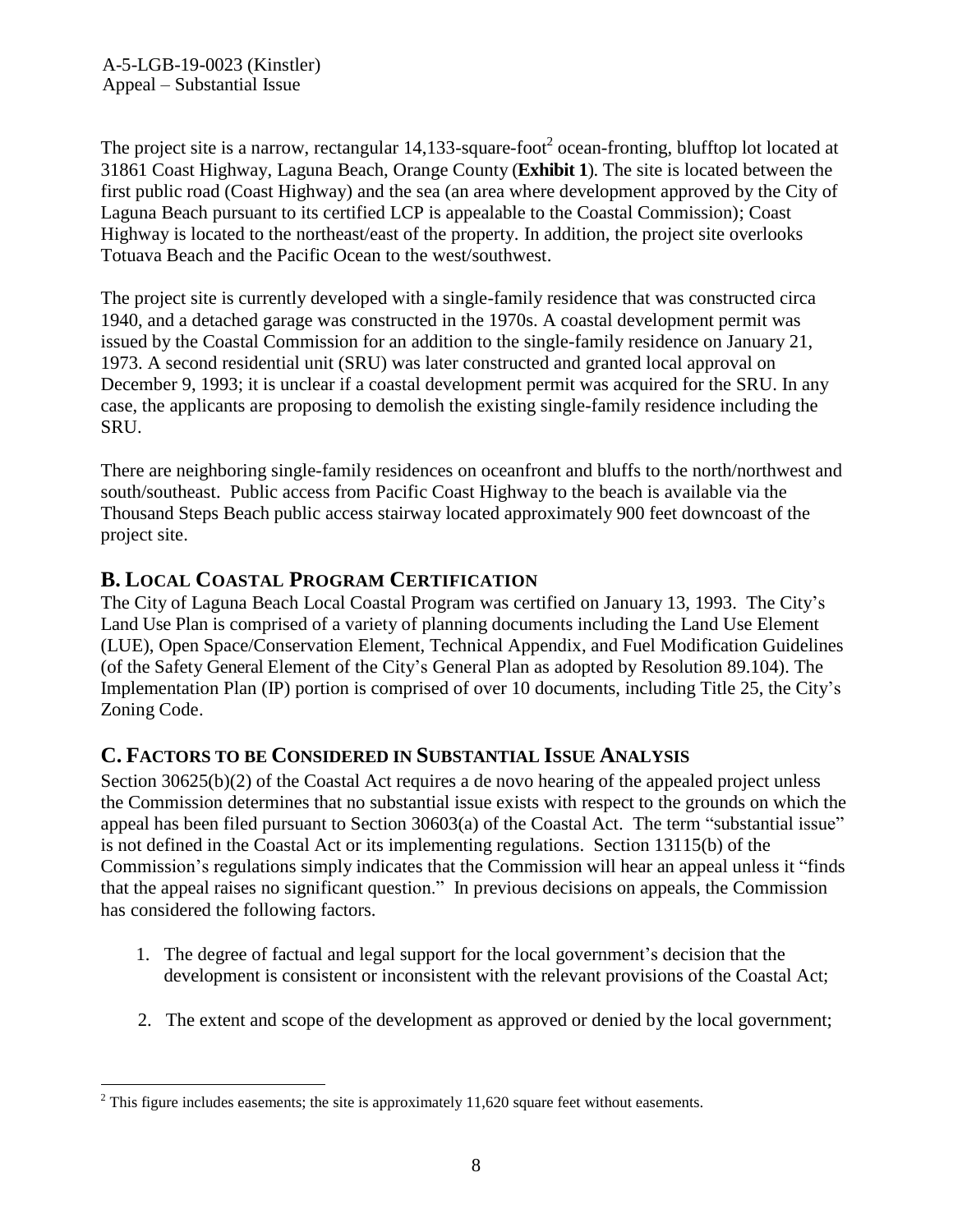- 3. The significance of the coastal resources affected by the decision;
- 4. The precedential value of the local government's decision for future interpretations of its LCP; and,
- 5. Whether the appeal raises local issues, or those of regional or statewide significance.

Even when the Commission chooses not to hear an appeal, appellants nevertheless may obtain judicial review of the local government's coastal permit decision by filing petition for a writ of mandate pursuant to Code of Civil Procedure, Section 1094.5.

Staff is recommending that the Commission find that a substantial issue exists with respect to the grounds on which an appeal has been filed pursuant to Section 30603(a) of the Coastal Act.

### <span id="page-8-0"></span>**D. SUBSTANTIAL ISSUE ANALYSIS**

As stated in Section IV of this report, the grounds for an appeal of a CDP issued by the local government are the project's conformity with the policies of the LCP and with the public access policies of the Coastal Act. The appellants raise several substantial issues discussed in detail below. Therefore, Staff is recommending that the Commission find that a substantial issue exists with respect to the grounds on which an appeal has been filed pursuant to Section 30603(a) of the Coastal Act. See Appendix A for list of relevant and applicable definitions and policies of the LCP.

#### **Appellants' Argument: Inadequate Imposition of Special Conditions.**

The appellants assert that the City did not condition the permit to ensure the project's consistency with the certified LCP. For example, the City did properly condition the permit involving a new development to address future bluff protection.

Action 7.3.9 of the LUE of the certified LUP states:

*Ensure that new development, major remodels, and additions to existing structures on oceanfront and oceanfront bluff sites do not rely on existing or future bluff/shoreline protection devices to establish geologic stability or protection from coastal hazards. A condition of the permit for all such new development on bluff property shall expressly require waiver of any such rights to a new bluff/shoreline protection device in the future and recording of said waiver on the title of the property as a deed restriction. (emphasis added)* 

The City did not impose a special condition requiring a waiver of bluff/shoreline protective devices for the protection of the proposed new development in the future and a deed restriction to record the waiver on the title of the property, which is required by LUP Action 7.3.9. In a letter addressed to Coastal Commission staff dated May 16, 2019 (**[Exhibit 5](https://documents.coastal.ca.gov/reports/2019/6/f10a/f10a-6-2019-exhibits.pdf)**), the applicants' attorney states that compliance with the waiver and deed restriction requirement of Action 7.3.9 will be enforced by the City "prior to the permit becoming valid." However, without the imposition of a condition of the permit to expressly require the waiver and recordation of the deed restriction prior to issuance of the local coastal development permit, there is no assurance that the requirements provided for in Action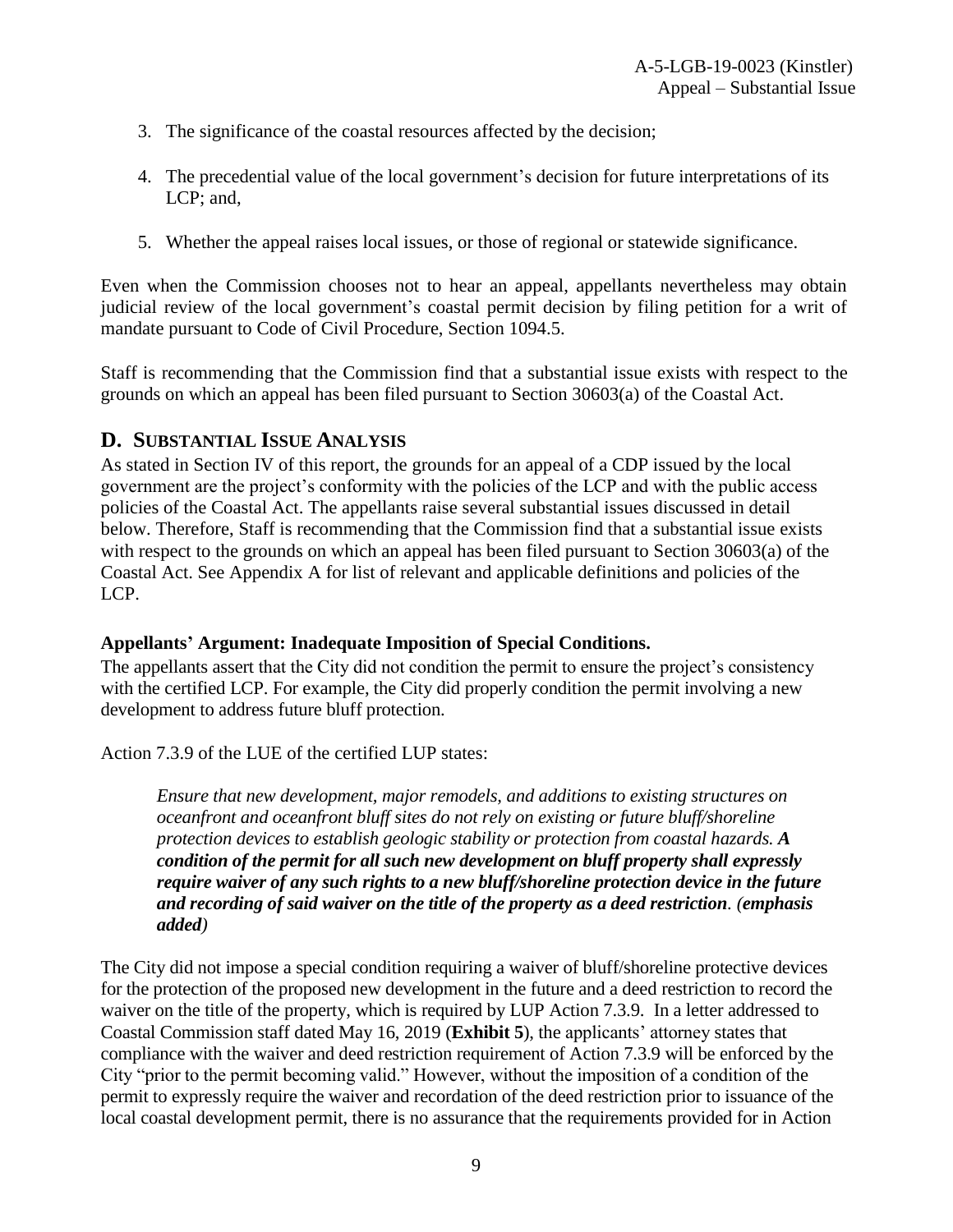7.3.9 are enforceable by the City after approval of the permit by the City's Design Review Board.

The City has the authority and responsibility to impose conditions as necessary to ensure consistency with the certified LCP, but it did not do so in this case. Therefore, the Commission finds that the project does raise a substantial issue regarding conformity with LCP.

#### **Appellants' Argument: Natural Resources – ESHA and Wetland.**

The appellants assert that the City failed to adequately evaluate the project in consideration of natural resources given that a formal wetland delineation was not conducted for the site.

A peer review report prepared by Hamilton Biological, dated September 6, 2018, was submitted to the City by the applicants' representative (**[Exhibit 3, Page 149](https://documents.coastal.ca.gov/reports/2019/6/f10a/f10a-6-2019-exhibits.pdf)**). The purpose of the peer review report was to review the applicants' original biological resources report prepared by Environmental Science Associates (ESA), dated November 21, 2017, and the applicants' draft landscape plans to ensure that CEQA and Coastal Act requirements have been fully met.

In the peer review report, Hamilton Biological recommends that a formal wetland delineation and jurisdictional determination be conducted because saturated soils and wetland-type plant species were observed at the project site. In addition to a potential wetland, Hamilton Biological notes that two special-status species were observed (i.e. *Panoquina errans (*Wandering Skipper) and *Atriplex coulteri* (Saltbush)), as well as a raptor species of special concern (i.e. *Circus cyaneus* (Northern Harrier)). Therefore, the patches of salt grass within the project site should be recognized as a sensitive plant community and may potentially rise to the level of an environmentally sensitive area/environmentally sensitive habitat area.

The policies of the certified LCP require that development be adequately evaluated in consideration of natural resources that may exist onsite and areas designated as Environmentally Sensitive Areas (ESAs) to ascertain any potential negative impacts to such resources and establish measures of avoidance or mitigation if necessary.

Policy 8I of the Open Space Conservation Element of the LUP states that areas designated as ESAs include the following:

*"Those areas shown on the Biological Resource Values Map in the Open Space/Conservation Element as "Very High" habitat value, and streams on the Major Watersheds and Drainage Courses Map which are also streams as identified and the USGS 7.5 Minute Quadrangle Series and any other areas which contain environmentally sensitive habitat resources as identified through an on-site biological assessment process, including areas of "High" and "Moderate" habitat value on the Biological Resources Values Map and areas which meet the definition of ESA's in Section 30107.5 of the Coastal Act, including streams, riparian habitats, and areas of open coastal waters, including tidepools, areas of special biological significance, habitats of rare or endangered species, near-shore reefs and rocky intertidal areas and kelp beds."* 

Such areas are subject to special treatment and protection under numerous policies of the certified LCP, such as the following:

Policy 4-D of the Open Space/Conservation Element (OS/C Element) of the certified LUP states: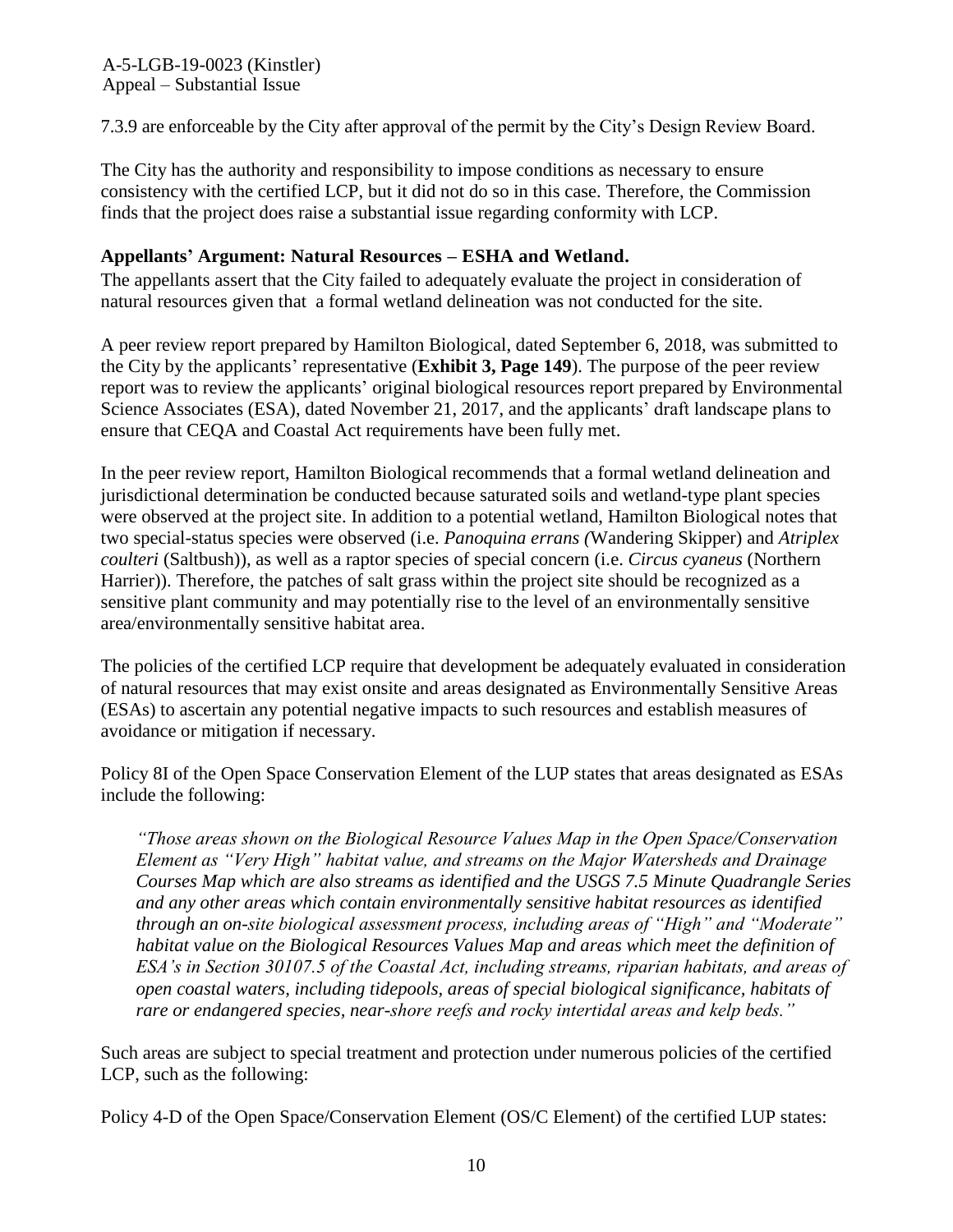*Ensure that development and existing land uses and associated operational practices minimize the introduction of pollutants into coastal waters (including the ocean, estuaries, wetlands, rivers and lakes) to the maximum extent practicable.* 

Policy 4-F of the OS/C Element of the certified LUP states:

*Water Conservation and Native Plants – Ensure that development encourages water conservation, efficient irrigation practices and the use of native or drought tolerant noninvasive plants appropriate to the local habitat to minimize the need for fertilizer, pesticides herbicides and excessive irrigation. Prohibit the use of invasive plants and require native plants appropriate to the local habitat where the property is in or adjacent to Environmentally Sensitive Areas (ESAs)* 

Policy 4-I of the certified OS/C Element states

*Promote the protection and restoration of offshore, coastal, lake, stream or wetland waters and habitats and preserve them to the maximum extent practicable in their natural state. Oppose activities that may degrade the quality of offshore, coastal, lake, stream or wetland waters and habitat and promote the rehabilitation of impaired waters and habitat.* 

Policy 7-K of the certified OS/C Element states:

*Preserve as much as possible the natural character of the landscape (including coastal bluffs, hillsides and ridgelines) by requiring proposed development plans to preserve and enhance scenic and conservation values to the maximum extent possible, to minimize impacts on soil mantle, vegetation cover, water resources, physiographic features, erosion problems, and require re-contouring and replanting where the natural landscape has been disturbed.* 

Policy 8-C of the certified OS/C Element states:

*Identify and maintain wildlife habitat areas in their natural state as necessary for the preservation of species.* 

Policy 8-K of the certified OS/C Element states:

As a condition of new development in South Laguna, require the identification of *environmentally sensitive areas, including chaparral and coastal sage scrub. Intrusion into these areas for wildlands fuel modification programs should not be permitted.* 

Policy 8-L of the certified OS/C Element states:

*Preserve and protect fish and wildlife species for future generations.* 

Policy 8-N of the certified OS/C Element states:

*Encourage the preservation of existing drought-resistant, native vegetation and encourage the use of such vegetation in landscape plans.*

#### Policy 5.2 of the LUE of the certified LUP states:

*Ensure that all new development, including subdivisions and the creation of new building sites and remodels that involve building additions, is adequately evaluated to ascertain potential negative impacts on natural resources and adjacent development, emphasizing impact avoidance over impact mitigation. Required mitigation should be located on-site rather than off-site. Any off-site mitigation should be located within the City's boundaries and*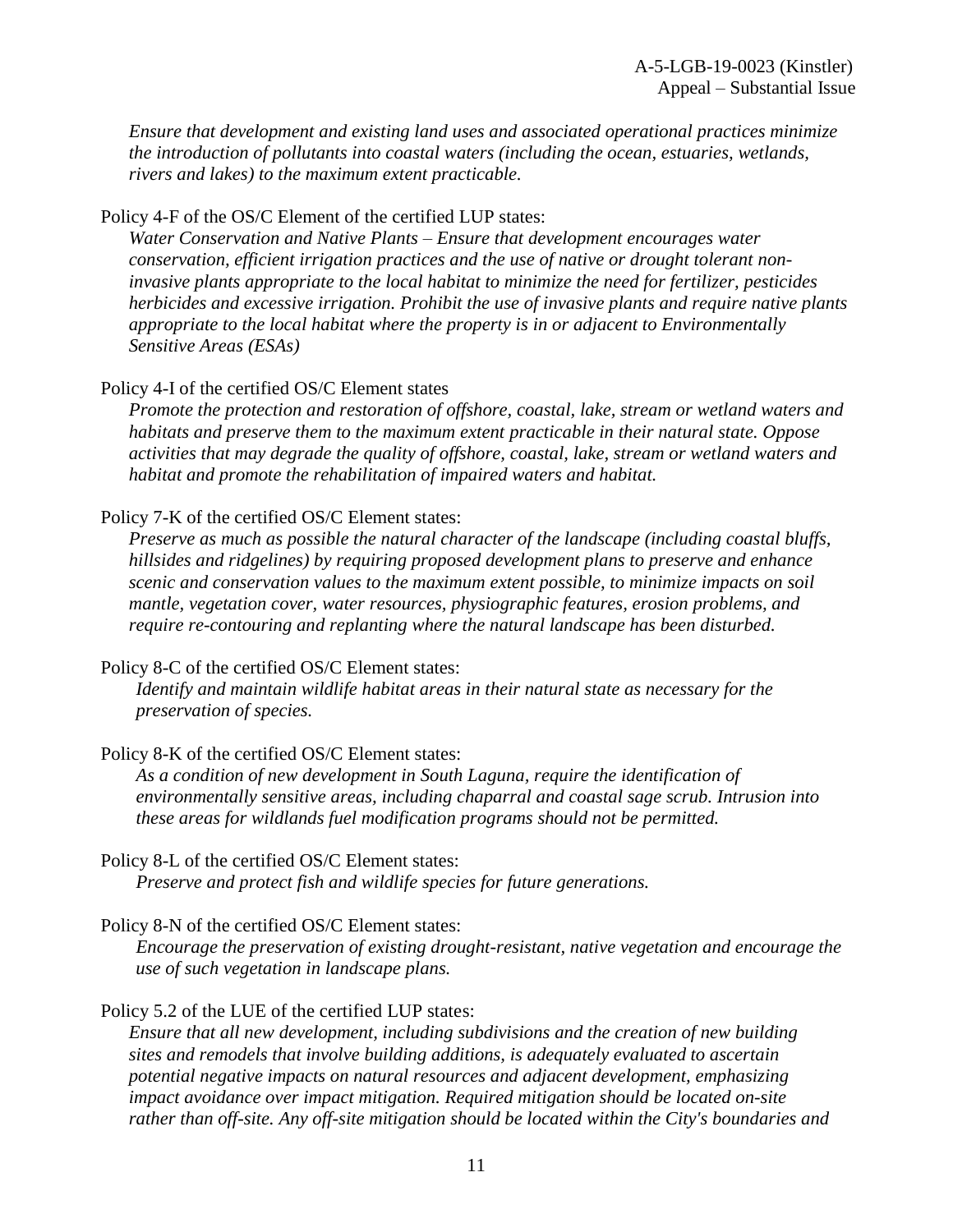*in close proximity to the project.*

Policy 7.3 (same as Policy 10.2) of the LUE of the certified LUP states: *Design and site new development to protect natural and environmental sensitive resources, such as areas of unique scenic quality, public views, and visual compatibility with surrounding uses and to minimize natural landform alterations.*

#### Policy 7.4 of the LUE of the certified LUP states:

*Ensure that development, including subdivisions, new building sites and remodels with building additions, is evaluated to ascertain potential negative impacts on natural resources. Proposed development shall emphasize impact avoidance over impact mitigation. Any mitigation required due to an unavoidable negative impact should be located on-site, where feasible. Any off-site mitigation should be located within the City's boundaries close to the project, where feasible. (Similar to Policies 5.2 and 10.3)* 

#### Action 7.4.2 of the LUE of the certified LUP states:

*Continue preparation of initial studies, pursuant to the California Environmentally Quality Act (CEQA), for any proposed development, including single-family residences located within environmentally sensitive areas (Same as Action 10.3.1).* 

#### Action 10.2.1 of the LUE of the certified LUP states:

*Adopt standards that require new development and related improvements to be located on the most suitable areas of the site so as to maximize safety and the preservation of sensitive resources.* 

The LCP policies cited above require that all new development is adequately evaluated to ascertain potential negative impacts on natural resources, such as areas designated as Environmentally Sensitive Areas (ESAs) including wetlands, and that development be designed and sited to protect natural resources and environmentally sensitive resources, and to minimize landform alteration. The LCP contains strict policies limiting any development that may occur in areas designated as ESAs (or Environmentally Sensitive Habitat Areas (ESHA)), which includes wetlands, except for uses dependent upon such resources.

It appears that the project site contains environmentally sensitive areas (including wetland), as defined in the LCP, however, the applicants did not provide a formal wetland delineation although it was recommended by one of the applicants' consulting biologists and, therefore, the City did not adequately evaluate the project and project site to ascertain potential negative impacts (including any consideration of appropriate habitat buffers) on natural resources pursuant to OS/C Element 8-I and Policy 7.4 (Similar to Policies 5.2 and 10.3) of the certified LCP. Therefore, this contention raises a substantial issue.

#### **Appellants' Argument: Unpermitted Development and Natural Resources.**

The appellants allege that the complete reconstruction of the applicants' non-conforming beach stairs, which provide private beach access from the top of the bluff to the beach below, occurred without a coastal development permit circa 2009. Therefore, appellants allege, the City should have required the removal of these stairs pursuant to Action 7.3.8 of the certified LCP.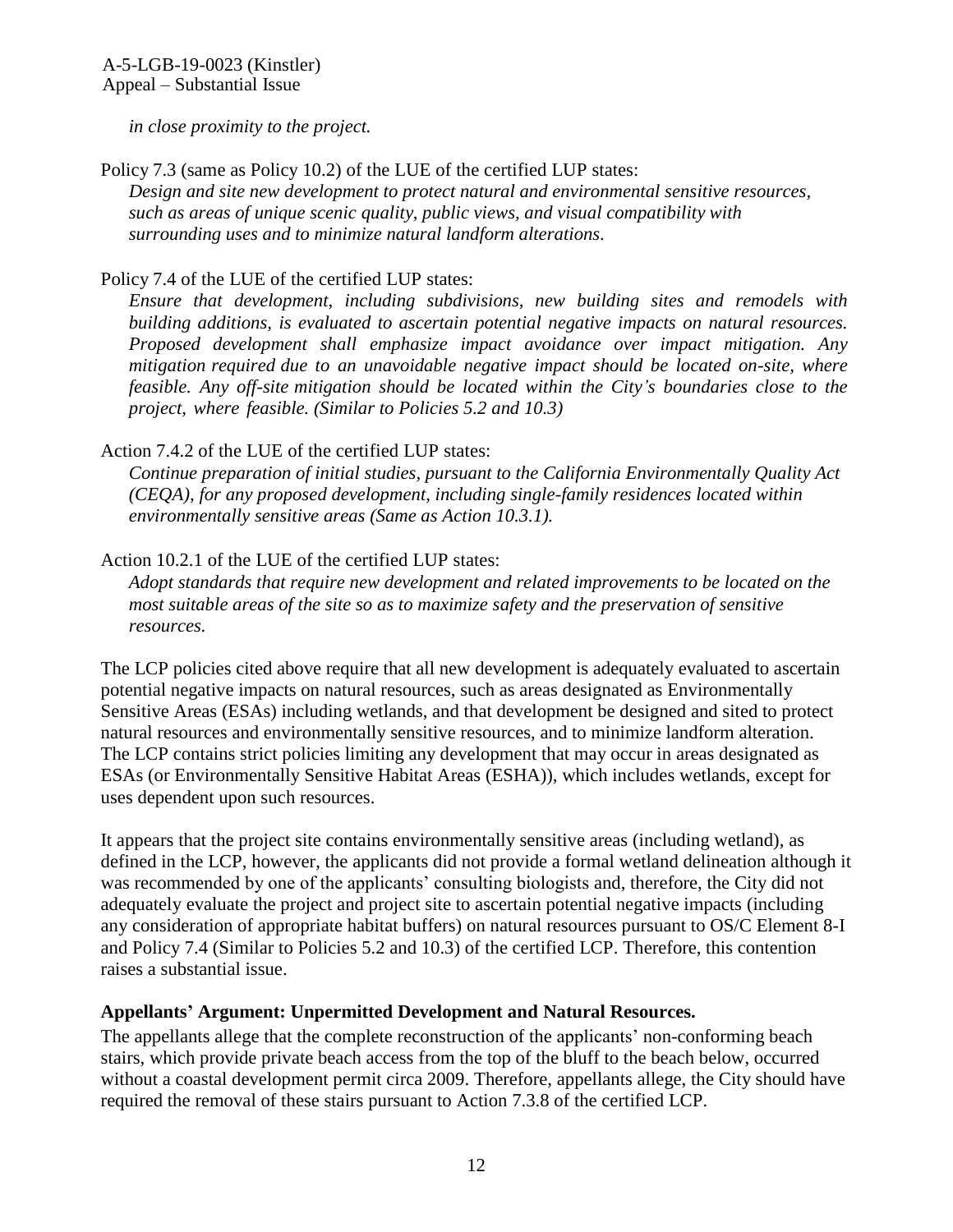Action 7.3.8 of the LUE of the certified LUP states:

*On oceanfront bluff sites, require applications where applicable, to identify and remove all unpermitted and/or obsolete structures, including but not limited to protective devices, fences, walkways, and stairways, which encroach into oceanfront bluffs.* 

Action 7.3.8 of the LUE requires, where applicable, that applications for new development on oceanfront bluff sites identify and remove all unpermitted and/or obsolete structures which encroach into oceanfront bluffs. The LCP requires the removal of non-conforming and/or unpermitted structures, if any exist, and requires elements of the new development to be setback appropriately.

The original beach stairs were constructed prior to the effective date of the Coastal Act. Based on the City's record, however, the City reconstructed the beach stairs, or a portion thereof, circa 2008- 2009 without first obtaining a coastal development permit authorizing the work.

Section 25.05.050 of the IP (cited above) requires approval of a coastal development permit for any development within the coastal zone that constitutes development as defined in Section 25.07.006(D).

Development is broadly defined by Section 25.07.006(D), which states:

*…*

*"Development" means the placement or erection of any solid material or structure on land or in or under water; the discharge or disposal of any dredged material or of any gaseous, liquid, solid or thermal waste; the grading, removing, dredging, mining or extraction of any materials; change in the density or intensity of use of land including, but not limited to, the subdivision of land pursuant to the Subdivision Map Act (commencing with Section 66410 of the Government Code) and any other division of land, including lot splits; change in intensity of use of water, or of access, thereto; the construction, reconstruction, demolition or alteration of the size of any structure, including any facility of any private, public or municipal utility; and the removal or harvesting of major vegetation other than for agricultural purposes; and kelp harvesting."*

Section 25.07.008 (Exemptions) of the Implementation Plan (IP) of the certified LCP states, in relevant part:

> *(A) Improvements to Single-family Homes. Improvements to Single-family Homes. Improvements to single-family dwellings and mobilehomes including structures normally associated with a single-family residence such as garages, swimming pools, fences, storage sheds and landscaping are exempt unless classified as one of the following: …*

*(2) Improvements to any structure located on a beach, wetland or stream, or where the structure or proposed improvements would encroach within fifty feet of a coastal bluff edge;*

*(E) Destroyed Structures. The replacement of any structure, other than a public works facility, destroyed by natural disaster is exempt, provided such replacement structure is designed and intended for the same use as the destroyed structure and further, such replacement structure does not exceed the floor area, height or bulk of the destroyed*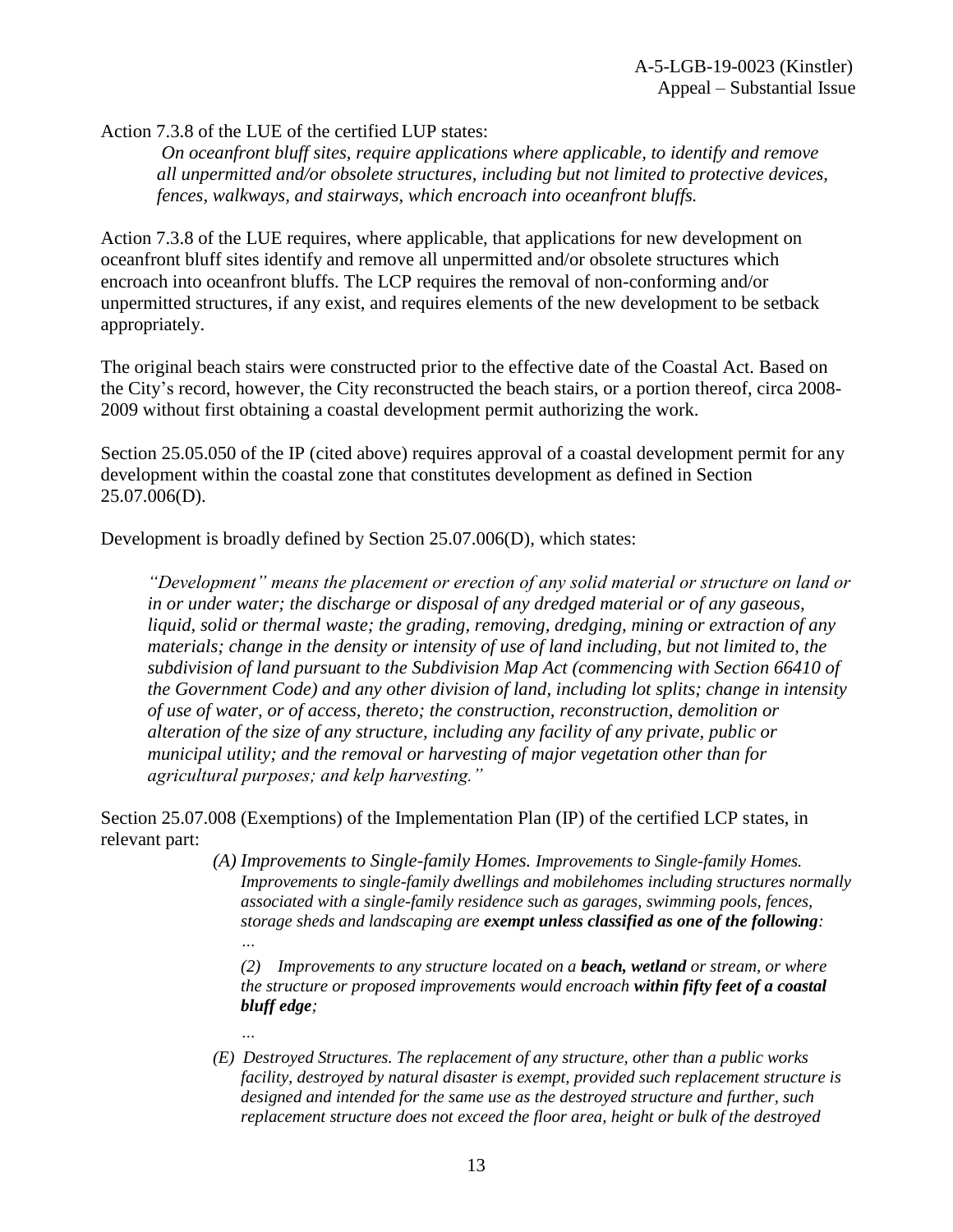*structure by more than ten percent and is sited in the same location on the same building site as the destroyed structure. (emphasis added)*

Any non-exempt development activity conducted in the Coastal Zone without a valid coastal development permit, or which does not substantially conform to a previously issued permit, constitutes a violation of the Coastal Act and the certified LCP. Section 25.07.008 of the certified IP states that improvements to existing structures in certain areas, including, but not limited to, improvements to any structure located on a beach, wetland or within fifty feet of a coastal bluff edge, are not exempt and require a coastal development permit. As set forth in Section 25.07.008 of the certified IP, which has been a part of the LCP since its certification in 1993, the "reconstruction" of the beach stairs is not exempt development because 1) it classifies as an improvement to a structure that is located on a beach, 2) encroaches within fifty feet of a coastal bluff edge, and 3) is potentially sited on a wetland. Moreover, the beach stairs at issue are not considered *principle* nonconforming structures allowed to be maintained and repaired pursuant to LUE Action 7.3.10, which allows *principle structures* that are legally nonconforming as to the oceanfront bluff edge setbacks to be repaired and maintained, but not if such improvements increase the size or degree of the nonconformity.

In 2007, the City's Public Works Department requested a coastal development permit (Local CDP Application No. 07-80) for the construction of a storm drain outlet that extends from the top of the bluff to the bottom of the bluff, and the installation of landscaping at the base of the bluff of the subject site (31861 Coast Highway) for screening. A small rock wedge failure was reported in 1991 beneath the open storm channel. As part of a settlement agreement between the City and the former owners of the subject property (31861 Coast Highway), the City applied for a local CDP for a new storm drain. The new storm drain was intended to address any uncontrolled storm drain water and erosion of the cliff face. After a public hearing, the City's Design Review Board approved Local CDP Application No. 07-80 through Resolution No. CDP 08-009 on February 8, 2008.

At the February 7, 2018 public hearing, the project was described as:

"The Public Works Department of Laguna Beach requests Design Review Board approval to install a storm drain with an energy dissipater and landscape at the base of the bluff. The proposed vertical storm drain will be tunneled through the bluff and will not be visible. The energy dissipater will have a rockscape finish and will be screened from the beach by natural vegetation plantings."

In addition, the project description of Resolution No. CDP 08-009 (**[Exhibit 6](https://documents.coastal.ca.gov/reports/2019/6/f10a/f10a-6-2019-exhibits.pdf)**) approving Local CDP Application No. 07-80 reads as follows:

"Permission is granted in the R-1 Zone for the City of Laguna Beach to install a storm drain with an energy dissipater and landscape at the base of the bluff."

Based on record documents, the objectives of the storm drain project were to (1) remove the nuisance flows and possible contaminants from the beach and divert the low flows into the sanitary sewer system and (2) to discharge the large flows at the bottom of the bluff in a non-erosive way to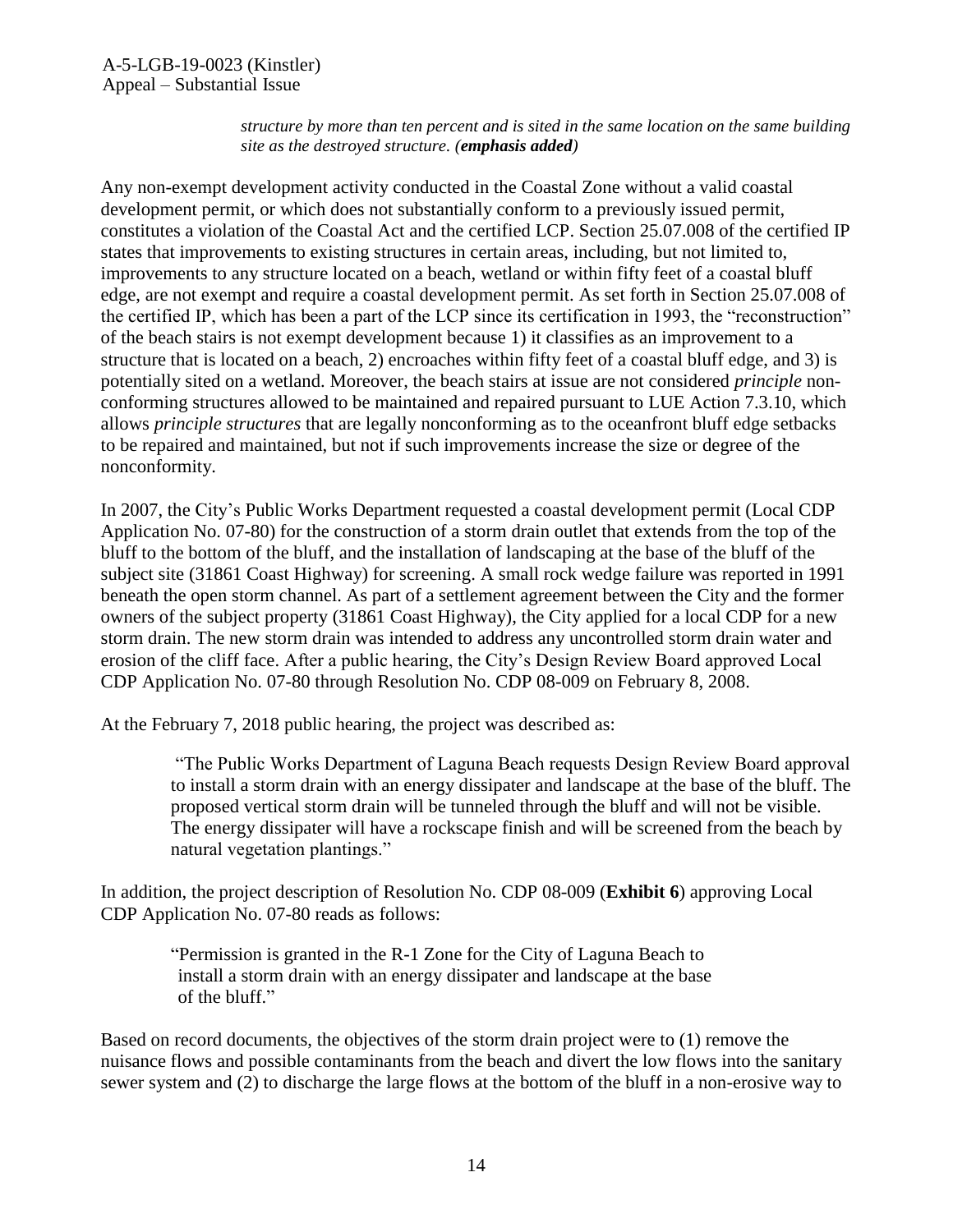avoid continued erosion and recession of the bluff face. Work to the beach stairs was *not* included or described as part of the scope of the project authorized under Resolution No. CDP 08-009.

During the installation of the new storm drain circa 2008-2009, the City later requested a change order (local approval) to reconstruct the beach stairs, but failed to issue a coastal development permit for the work or to process an amendment to Resolution CDP 08-009 to incorporate the reconstruction of the beach stairs into the authorized scope of work. As described by the City in its staff report for the project subject to this appeal (A-5-LGB-19-0023), the beach stairs were reconstructed out of "necessity due to flood damage and the repair of the City's storm drain." Nevertheless, the reconstruction of all, or a portion, of the beach stairs is not exempt and should have required (and still requires) a coastal development permit.

The applicants' representative asserts that the work to the beach stairs was done under an emergency; however, there is no evidence in the record to indicate that the stairs needed to be reconstructed to address an emergency. In any case, if non-exempt development must be undertaken to address an emergency, an emergency permit and follow-up coastal development permit are still required. In addition, Section 25.07.008 (Exemptions) of the certified LCP states: *The replacement of any structure, other than a public works facility, destroyed by natural disaster is exempt*... However, in this case, there is also no indication in the City's record that the beach stairs were destroyed by a *natural* disaster.

The beach stairs were constructed located on a private easement shared between the property owners of 31861 and 31851 Coast Highway for access to the beach below; the private easement seems to be located on the applicants' property. However, there is some indication in the city's record that a small portion of the beach stairs may be encroaching into the neighboring property at 31851 Coast Highway (Matsumoto property), beyond the applicants' property at 31861 Coast Highway. Given the complex history concerning the alleged unpermitted development, and given that additional review and information is necessary to adequately consider the consistency of the proposed project with the LCP policies, this contention raises a substantial issue.

**Appellants' Argument: Hazards and Bluff Development Constraints; Setback requirements.** 

The appellants question the applicants' bluff edge determination, and are concerned that restrictions applicable to blufftop development, such as LCP required bluff setbacks, have not been properly assessed.

With regard to setbacks from the oceanfront bluff, Action 10.2.7 of the LUE of the certified LUP states:

*Require all new development located on oceanfront bluffs to be sited in accordance with the stringline but not less than 25 feet from the bluff edge. This requirement shall apply to the principal structure and major accessory structures such as guesthouses and pools that require a structural foundation. The setback shall be increased where necessary to ensure geologic safety and stability of the development.*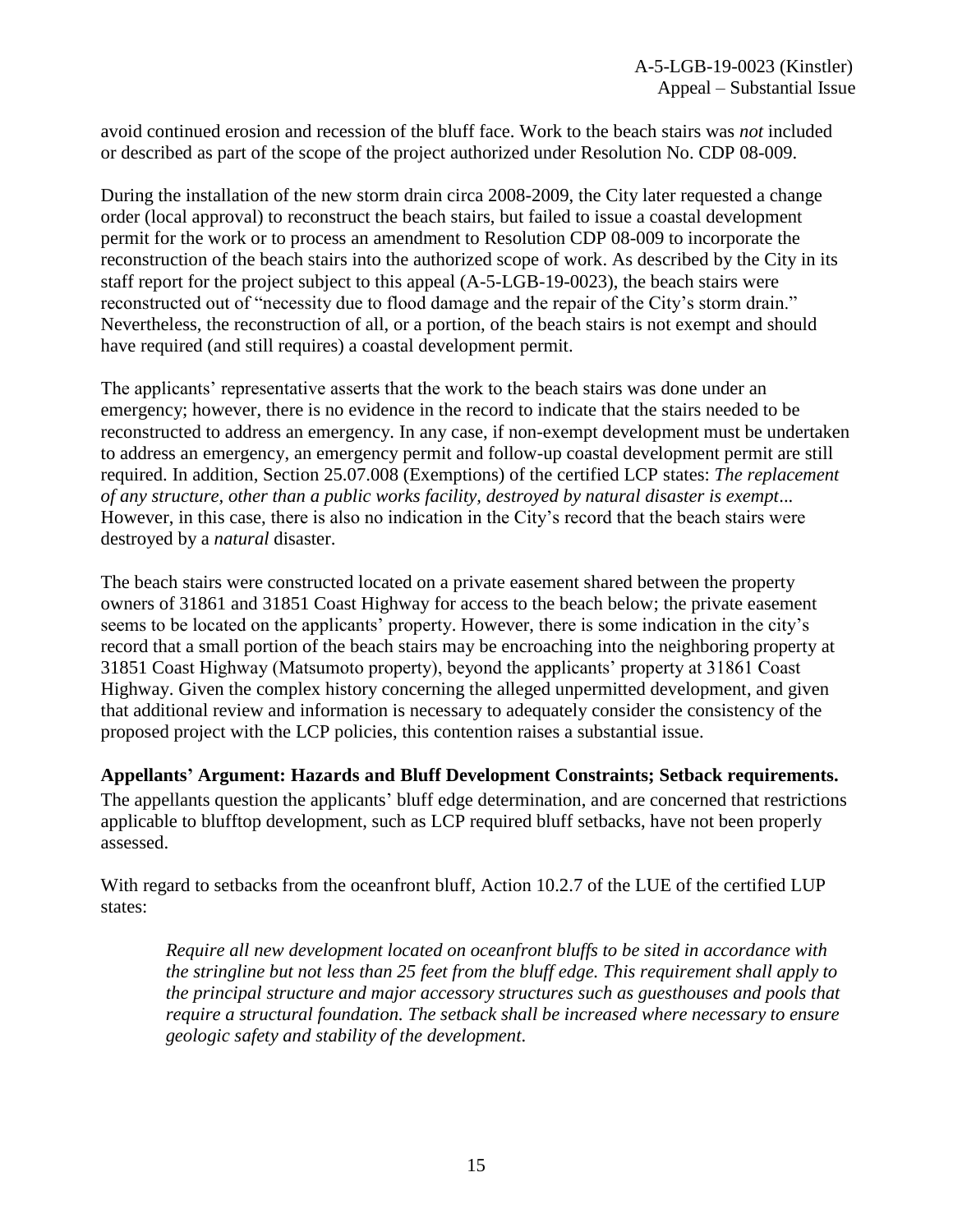$\overline{a}$ 

In addition, Action 10.2.8 of the LUE of the certified LUP states:

*On oceanfront bluffs, require new minor accessory structures such as decks, patios and walkways that do not require structural foundations to be sited in accordance with stringline but not less than 10 feet from the bluff edge. Require accessory structures to be removed or relocated landward when threatened by erosion, geologic instability or other coastal hazards.* 

Action 10.2.7 and 10.2.8 (cited above) of the LUE require that new development be sited to meet a building stringline but not less than a 25-foot setback from the bluff edge for principal structures and major accessory structures that require a structural foundation, and a 10-foot setback from the bluff edge for minor accessory structures/improvements.<sup>3</sup> Knowing the location of the bluff edge is critical in determining the location of the minimum required setback for development on an ocean-fronting bluff property.

The appellants assert that the applicants' geologist did not rely on the certified Land Use Element definition of "ocean front bluff edge or coastal bluff edge" and, consequently, there is a potential that the City-approved development does not meet the LCP-required setbacks for new development on oceanfront bluffs , among other site constraints and requirements that may apply. Entry 101 of the Land Use Element Glossary, a component of the City of Laguna Beach certified Local Coastal Program, contains the following definition of Oceanfront Bluff Edge or Coastal Bluff Edge:

*The California Coastal Act and Regulations define the oceanfront bluff edge as the upper termination of a bluff, cliff, or seacliff. In cases where the top edge of the bluff is rounded away from the face of the bluff, the bluff edge shall be defined as that point nearest the bluff face beyond which a downward gradient is maintained continuously to the base of the bluff. In a case where there is a step like feature at the top of the bluff, the landward edge of the topmost riser shall be considered the bluff edge. Bluff edges typically retreat over time as a result of erosional processes, landslides, development of gullies, or by grading (cut). In areas where fill has been placed near or over the bluff edge, the original bluff edge, even if buried beneath fill, shall be taken to be the bluff edge.*

In a letter titled Justification and Explanation for Determining Top of the Bluff Face for South Laguna House dated December 8, 2017, the applicants' geologist, Dr. Peter E. Borella, indicates that the approximate location of the applicants' top of the bluff, (or bluff edge) is based on the Coastal Commission's definition of "bluff edge" provided in California Code of Regulations, Section 13577(h) and recent topographic information, site geologic explorations, and mapping (**[Exhibit 3, Page 146](https://documents.coastal.ca.gov/reports/2019/6/f10a/f10a-6-2019-exhibits.pdf)**).

<sup>&</sup>lt;sup>3</sup> Section 25.50.004(B) of the IP also requires a minimum bluff edge setback of 25 feet from the top of an oceanfront bluff for additions to existing buildings. Section 25.50.004(B) of the IP of the certified LCP states, in relevant part, "*no new building, additions to existing building, or structures or improvements shall encroach beyond the applicable building stringline or shall be closer than twenty-five feet to the top of an oceanfront bluff; the more restrictive shall apply.* Although certain components of Section 25.50.004(B) conflict with the certified LUP, this aspect of the section related to the minimum 25-foot setback from the bluff top reflects the minimum 25-foot setback from the bluff edge requirement of the LUP.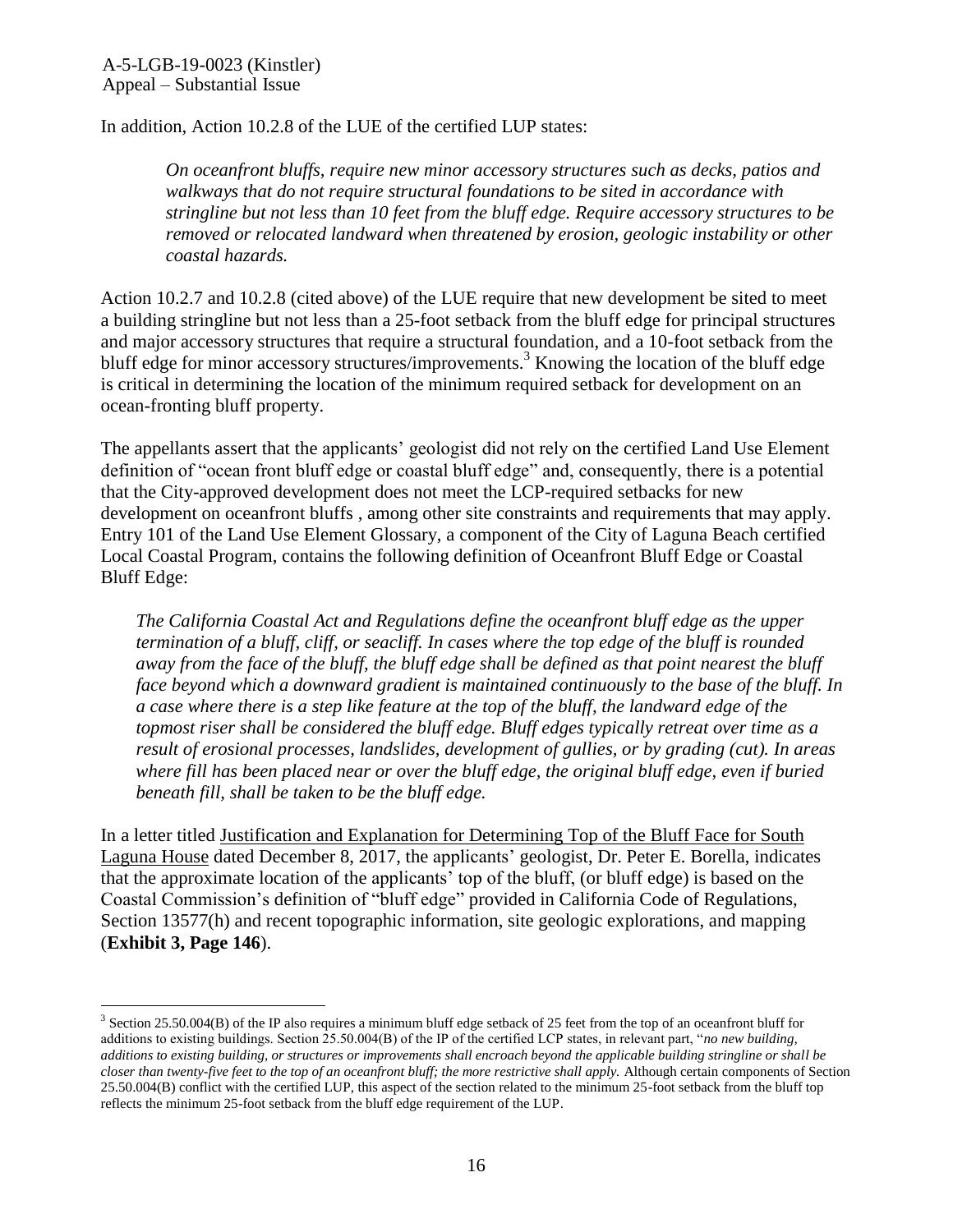#### The Coastal Commission's Regulations, Section 13577(h)(2), defines "bluff line or edge" as:

*… the upper termination of a bluff, cliff, or seacliff, In cases where the top edge of the cliff is rounded away from the face of the cliff as a result of erosional processes related to the presence of the steep cliff face, the bluff line or edge shall be defined as that point nearest the cliff beyond which the downward gradient of the surface increases more or less continuously until it reaches the general gradient of the cliff. In a case where there is a steplike feature at the top of the cliff face, the landward edge of the topmost riser shall be taken to be the cliff edge.* 

Although Dr. Borella does not directly cite the certified Land Use Element (LUE) definition, it should be noted that the LUE's definition of 'bluff edge' (cited above) is based on, and mirrors the substance of, the definition provided by Section 13577(h)(2) of the Regulations. Therefore, it was appropriate for Dr. Borella to rely on the definition provided by the Commission's Regulations.

In addition, based on the 2017 letter, it appears that Dr. Borella also appropriately referenced the technical memorandum prepared by the Coastal Commission's former geologist, Dr. Mark Johnnson, dated January 2003, which details the Commission staff's methodology in evaluating setbacks for bluff top development. In citing the definition of bluff edge in the California Code of Regulations (which the LUE's definition is based upon) and Dr. Johnnson's memorandum, Dr. Borella concludes that the bluff edge at the project site is approximately located in elevations of 66 feet and 63 feet above sea level from south to north of the property at the upper termination "where there is a transition from the vertical edge (bluff face) a[nd] horizontal plain" and where there is a "line of intersection between the steeply sloping bluff face and the flat or more gently sloping bluff top."

Critical to all of the LCP policies related to bluff properties is a determination of the location of the bluff edge. It appears that the applicants' geologist identified the bluff edge *appears* consistent with the LCP definition and, therefore, the appellants' arguments about the bluff edge do not raise a substantial issue. The appellants raised additional questions and concerns with the details of the geological report, such as the bluff retreat rate described in more detail below, and questions if expected bluff retreat would require a greater setback than the 25 feet required by the LCP. As such, the Commission's technical staff will evaluate the applicants' bluff edge and setback during the de novo phase to ensure that all requirements and restrictions applicable to new development on bluff properties of the LCP have been properly measured and assessed.

#### **Appellants' Argument: Hazards – Erosion and Setback requirements.**

The appellants assert that Action 10.2.6 requires that predicted bluff retreat over the next 75 years be taken into consideration when determining blufftop setbacks; therefore, the City should have required an additional setback from the bluff top edge commensurate to the predicted long-term bluff retreat (approximately +4 to 6 feet), which should have been supplemental to the minimum 25-foot and 10-foot setbacks required by Action 10.2.7 and 10.2.8 of the certified LCP (cited above).

Setting development back from the edge of the bluff can substantially decrease risk to life, because the further from the bluff edge development is located, the less likely it is that that development will become jeopardized by erosion, landslides, and similar hazards. Likewise, setbacks decrease the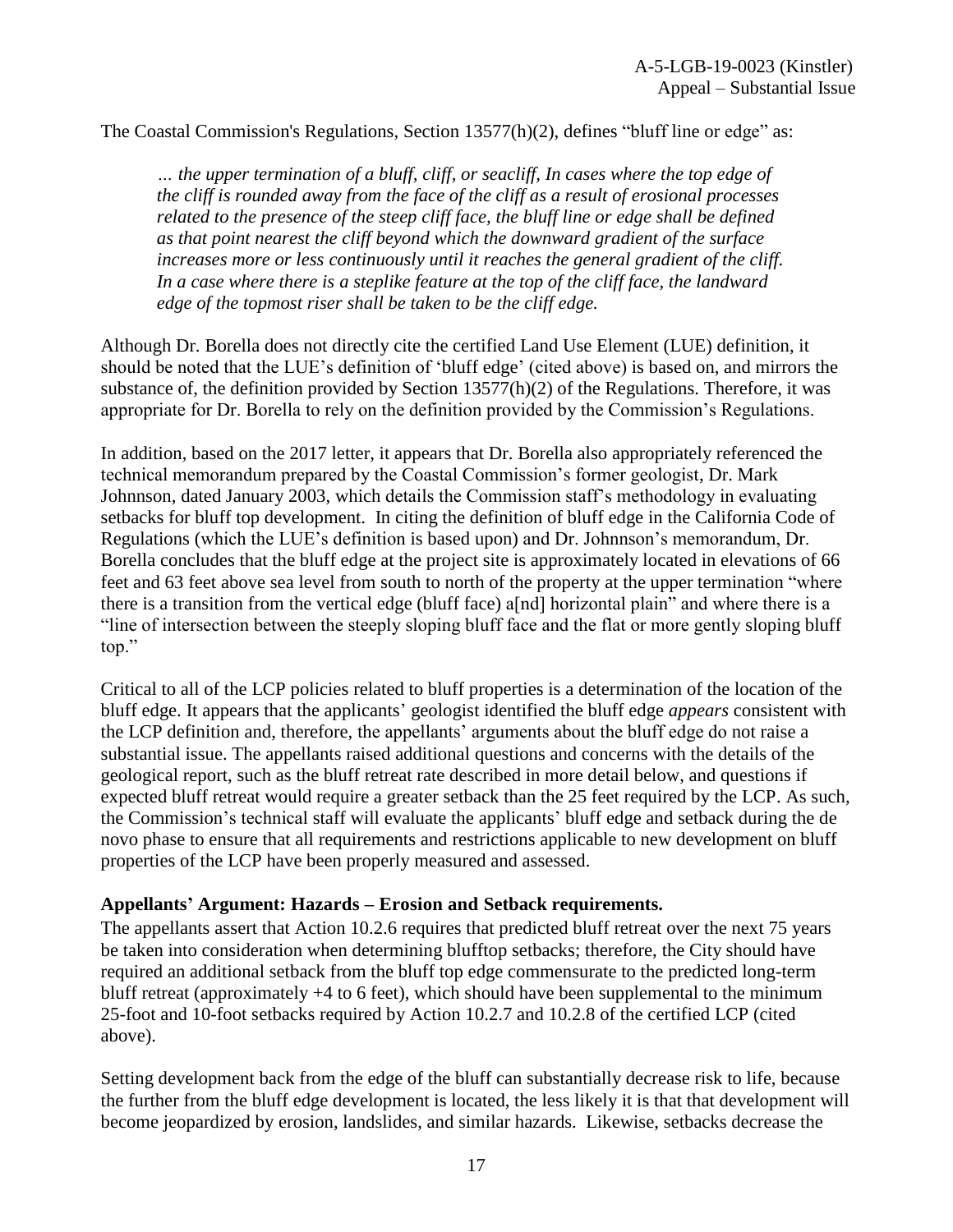A-5-LGB-19-0023 (Kinstler) Appeal – Substantial Issue

likelihood of destruction of a structure caused by geologic instability. Therefore, Action 10.2.7 and 10.2.8 (cited above) of the certified LCP require a minimum 25-foot and 10-foot setback from the oceanfront bluff edge for new development to assure geologic stability. These bluff edge setbacks are the *minimum* required and provide a starting point to determine the appropriate distance from the bluff edge to assure stability after having taken into consideration slope stability and bluff retreat.

Before determining the minimum bluff edge setback requirements provided by the certified LCP, it is the responsibility of the local government to consider the site's slope stability and predicted longterm retreat to determine whether the minimum requirement is sufficient. In certain locations, the LCP's minimum 25-foot and 10-foot required bluff setbacks alone may be sufficient to assure stability, especially on coastal bluffs underlain by bedrock that is relatively resistant to erosion; in others, a greater setback may be necessary due to geologic conditions, such as coastal bluff comprised of highly erosive composites.

Action 10.2.5 of the LUE of the certified LUP states:

*On bluff sites, requires applications where applicable, to include a geologic/soils/geotechnical study that identifies any geologic hazards affecting the proposed project site, any necessary mitigation measures, and contain statements that the project site is suitable for the proposed development and that the development will be safe from geologic hazard for its economic life. For development on oceanfront bluffs, such reports shall include slope stability analyses and estimates of the long-term average bluff retreat/erosion rate over the expected life of the development. Reports are to be prepared/signed by a licensed professional Engineering Geologist or Geotechnical Engineer.*

Action 10.2.6 of the LUE of the certified LUP states:

*Require all new development located on an oceanfront bluff top to be setback from the oceanfront bluff edge a sufficient distance to ensure stability, ensure that it will not be endangered by erosion, and to avoid the need for protective devices during the economic life of the structure (75 years). Such setbacks must take into consideration expected longterm bluff retreat over the next 75 years, as well as slope stability. The predicted bluff retreat shall be evaluated considering not only historical bluff retreat data, but also acceleration of bluff retreat made possible by continued and accelerated sea level rise, future increase in storm or EI Nino events, and any known site-specific conditions. To assure stability, the development must maintain a minimum factor of safety against landsliding of 1.5 (static) or 1.2 (pseudostatic, k=O.15 or determined through analysis by the geotechnical engineer) for the economic life of the structure. (emphasis added)* 

Action 10.2.5 of the certified LUP requires, on bluff sites, that applications include a geologic/soils/geotechnical study that identifies any geologic hazards affecting the proposed project site, any necessary mitigation measures, and determine whether the development will be safe from geologic hazard for its economic life. Action 10.2.6 requires that new development be sited a sufficient distance from the oceanfront bluff edge to ensure stability after taking into account both long-term bluff retreat and slope stability. Action 10.2.6 specifies that the analysis concerning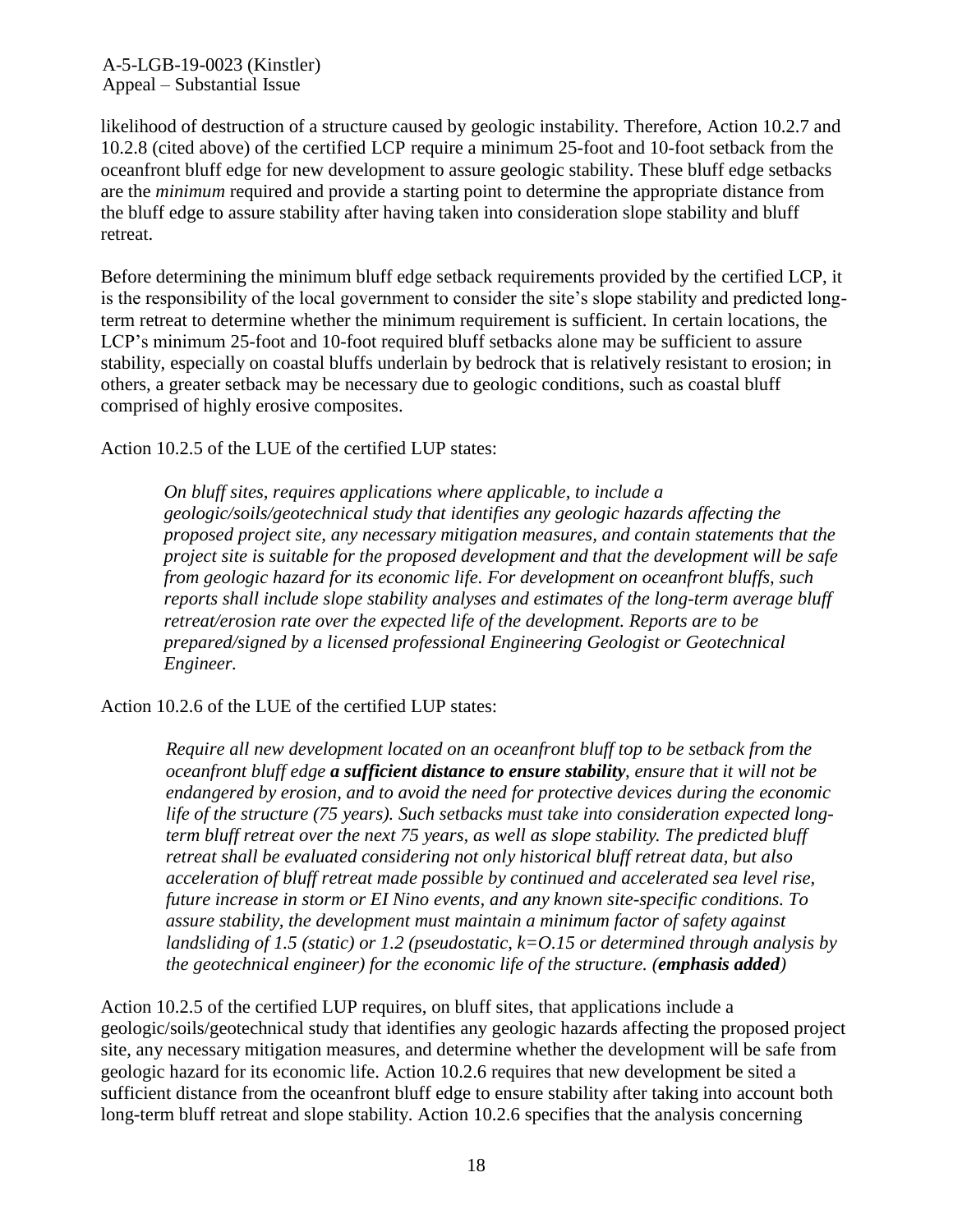geologic stability be guided by the industry-accepted standards for slopes (codified in many local grading ordinances), which require that a particular minimum "Factor of Safety" against landslides be attained. Pursuant to Action 10.2.6 of the LCP, development must maintain a minimum factor of safety (FoS) against landslides of 1.5 (for static conditions) or 1.2 (for pseudostatic conditions) to assure geologic stability.

A preliminary geotechnical investigation report with a slope stability analysis was also prepared for the proposed development by Borella Geology, Inc., dated August 5, 2017, was prepared for the site and is included in the City record. This geologic report presents results and preliminary recommendations regarding the proposed development at the subject site. The slope stability analysis indicates that all generated factor of safety values exceed the minimum 1.5 (for global static conditions) and 1.1 (for global seismic conditions) required and that the project site is grossly stable.

The subject site is located on San Onofre Breccia, which is a highly stable geologic formation. Based on the geotechnical and coastal hazards analysis reports, it appears that the applicants' technical consultants did consider long-term bluff retreat and concluded that the minimum setback requirements were sufficient and that the proposed development is geotechnically feasible.

In addition, a Coastal Hazard Analysis (sea level rise, wave runup and bluff/shoreline erosion analysis) prepared by Borella Geology, Inc. dated August 6, 2017. This analysis identifies potential hazards from shoreline erosion and wave runup. The analysis concludes that the rate of bluff retreat is sufficiently low (4 to 6 feet over next 100 years) and that the new residence is reasonably safe from sea level rise related hazards (e.g. wave runup, retreat of the seacliff, and flooding).<sup>4</sup>

Therefore, in this case, the minimum setback requirements may be adequate to address both slope stability and erosion over the next 75 years.

However, as previously stated, the location of the minimum 25-foot and 10-foot setback areas are ultimately dependent on the approximate location of the bluff edge consistent with the definition provided for in the certified LCP and the Coastal Act. In addition, a greater setback may be necessary to accommodate a habitat buffer given that the project site contains environmentally sensitive areas as defined in the LCP.

#### **Appellants' Argument: Hazards - Geologic Stability and Bluff/Shoreline Protection Devices.**

The appellants assert that the City did not fully review the project as no foundation plans were included in the application. In addition, the appellants indicate that the applicants' geotechnical report made a reference to the installation of caissons and retaining walls as part of the cityapproved project. The appellants contend that the City's incomplete review and approval of these bluff/shoreline protective devices was not properly considered and is inconsistent with the policies of the certified LCP that limit the use of bluff/shoreline protection to establish geologic stability.

 $\overline{a}$ 

<sup>&</sup>lt;sup>4</sup> The applicants' coastal hazards analysis is only based on the sea level rise projections provided in the Coastal Commission's 2015 Sea-Level Rise Policy Guidance document and has not been supplemented in consideration of the updated projections on rising sea levels provided for in the Ocean Protection Council's 2017 *Rising Seas in California: An Update on Sea-Level Rise Science* report and the Coastal Commission's 2018 update to its Sea-Level Rise Policy Guidance document.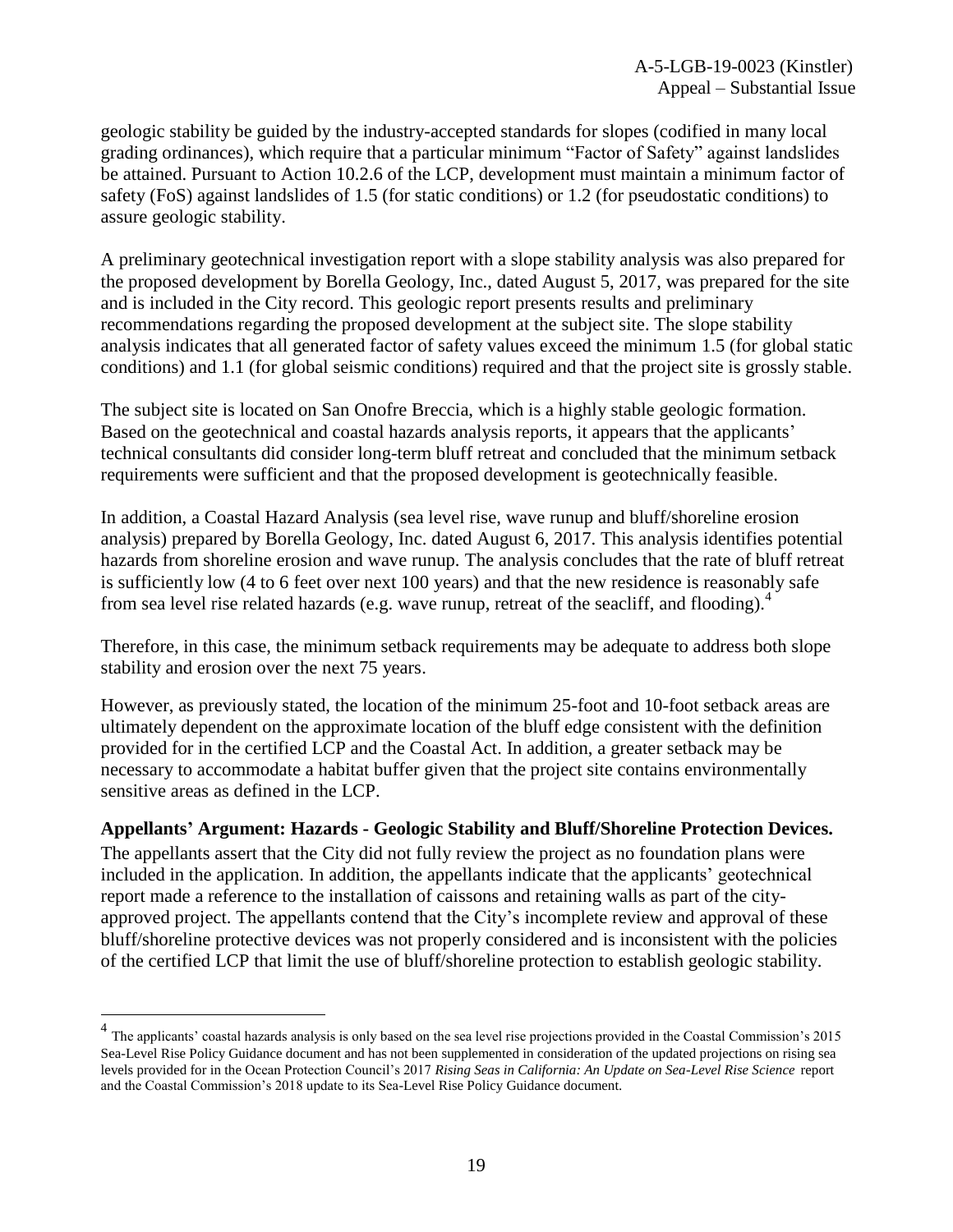A-5-LGB-19-0023 (Kinstler) Appeal – Substantial Issue

Numerous LCP policies, including but not limited to Actions 7.3.4, 7.3.9, 7.3.12, 7.3.13 and 10.2.6 (see appendix A), prohibit new development to rely on existing or future bluff/shoreline protective devices to establish geologic stability (which would include caissons and retaining walls).

Contrary to the appellants' assertion, the applicants' attorney states that the proposed caissons are intended to support the foundation and will not function as bluff/shoreline protective devices. It is difficult to determine how the proposed caissons will function without reviewing the foundation plans. Without foundation plans, the scope and extent of the proposed project is unclear. In addition, an alternatives analysis was not conducted and no rationale was provided to justify the caissons and retaining walls over other possible feasible and reasonable alternatives pursuant to LCP requirements.

Policy 1.5C of the Open Space/Conservation (OS/C) Element of the certified LUP, which relates to seawalls and other shore protection devices, states, in relevant part:

*An investigation of reasonable and feasible alternatives that accomplish the same, or similar, level of protection must be provided with every application for the construction of a shore-protection device…*

Policy 1.5C broadly governs shore protection devices and clearly requires that the local government consider any feasible alternatives. In addition, other policies in the certified LUP specifically govern the use of oceanfront bluff protective devices and similarly require that the City consider alternatives to any proposal involving bluff protection.

The City should have reviewed the foundation plans to ensure consistency with the LCP policies that prohibit bluff/shoreline protection for new development, consider project alternatives if bluff/shoreline protection is proposed, and support its decision on a permit with adequate findings. The City's decision that the development is consistent with the provisions of the LCP is not supported by the Local CDP's findings and may not be accurate. Therefore, this contention in the appeal raises a substantial issue as to conformity with the certified LCP.

#### **Appellants' Argument: City did not adequately consider public access requirements for project site.**

The appellants assert that the City did not consider the policies of the certified LCP and the Coastal Act (Section 30212(b)(2)) that require that public access be provided.

As noted above, the certified LCP is the standard of review (Coastal Act Section 30604(b).), as well as the public access and recreation policies of the Coastal Act for projects located between the first public road and the sea.

With regard to new development and public access requirements, the certified LUP has the following policies:

Policy 3-G of the Open Space Conservation Element (OS/C Element) of the certified LUP states:

*Lateral public access along the shoreline shall be assured by requiring as a condition of any new development, including approval for new building construction, additions greater than*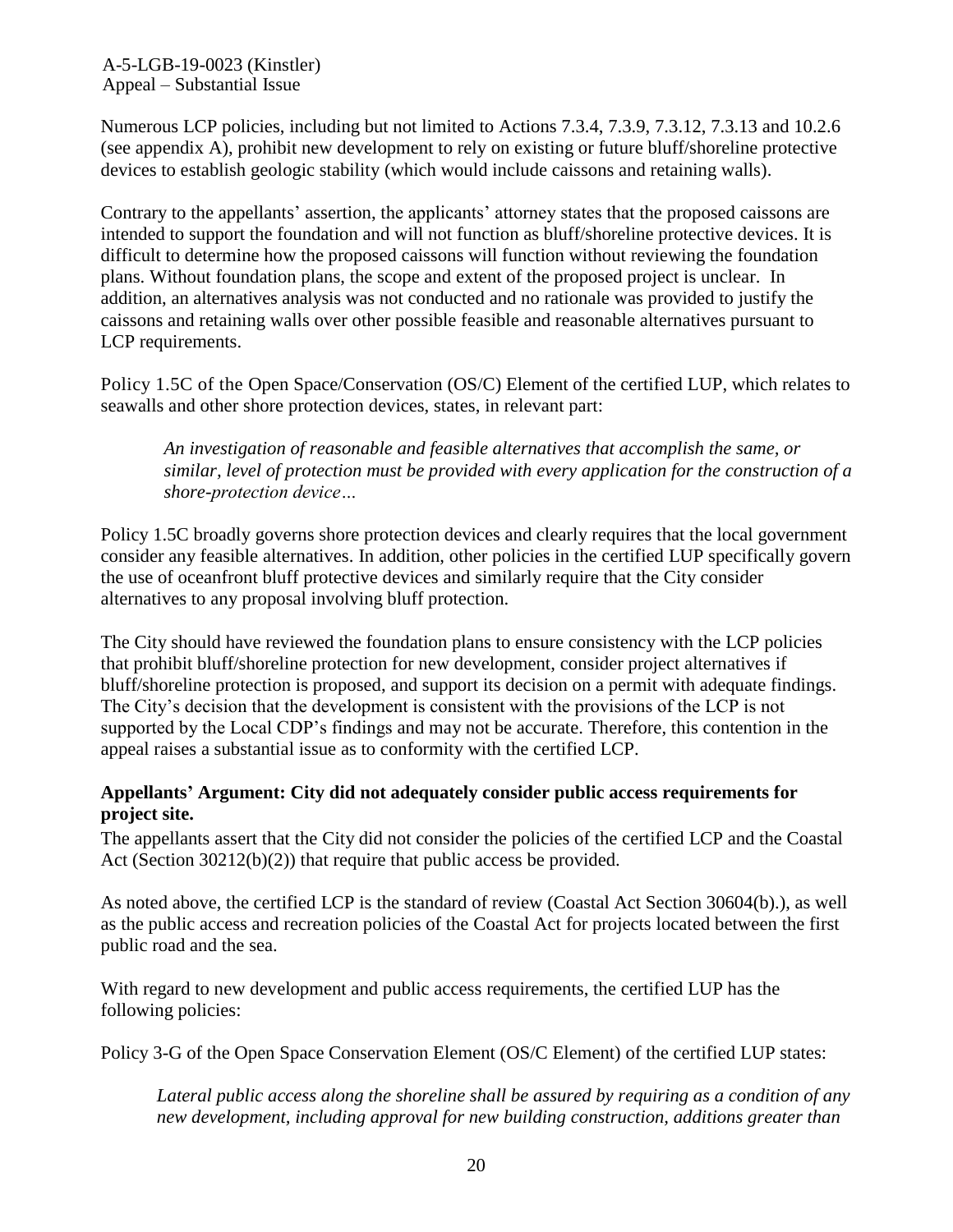*10% to building, variances or subdivisions on property between the first public road and the sea, the recordation of an irrevocable offer to dedicate an easement for public access and recreational use on and along the beach. The easement shall extend from the mean high tide line to a specific landward reference point. Depending upon site characteristics, that reference point shall be either: a) the seaward extend of the building; b) the top of the vertical seawall; c) the intersection of sand and revetment; or d) the toe of the bluff.* 

Policy 3-L of the Open Space Conservation Element (OS/C Element) of the certified LUP states:

*Procure public access in South Laguna as shown on Figure 5 (see Addendum), consistent with Coastal Act policies and other legal requirements.* 

Also with regard to public access and new development, Coastal Act Section 30212 states, in relevant part:

- *(a) Public access from the nearest public roadway to the shoreline and along the coast shall be provided in new development projects except where: (1) it is inconsistent with public safety, military security needs, or the protection of fragile coastal resource, (2) adequate access exists nearby, or (3) agriculture would be adversely affected…*
- *(b) For purposes of this section, "new development" does not include:*

*…*

*(2) The demolition and reconstruction of a single-family residence; provided, that the reconstructed residence shall not exceed either the floor area, height or bulk of the former structure by more than 10 percent, and that the reconstructed residence shall be sited in the same location on the affected property as the former structure…*

OS/C Element Policies 3-G and 3-L require that public coastal access be procured on a property between the first public road and the sea if new development is proposed. Because the Cityapproved project includes "new development" within the meaning of OS/C Element Policies 3-G and 3-L of the certified LCP the appellants assert that the City should have ensured beach and/or bluff top public coastal access through an irrevocable offer to dedicate consistent with policy 3-G.

Coastal Act Section 30212 also requires new development to provide access from the nearest roadway to the shoreline and along the coast. Usually, this is not the responsibility of an individual homeowner because Section 30212(a)(2) allows for exceptions to this requirement where adequate public access already exists nearby, unless there is a direct nexus and rough proportionality between a condition of a permit requiring public access and the impacts associated with the applicants' proposed development. *(Nollan v. California Coastal Commission* (1987) 483 U.S. 825, 837; Dolan v. City of Tigard (1994) 512 U.S. 374, 391.). Most neighborhoods in Orange County between the sea and the first public road have a public access way in between the private development. However, in this particular housing community in Laguna Beach, there is no public access way from the road to the shoreline that would allow the public to gain access to the wet sand (mean high tide line), the area of the public tidelands seaward of the private lands. Because of the natural coves and rocky cliffs, the nearest public access point to the public beach is approximately 900 feet away at Thousand Steps beach. The beach below the subject property is Totuava Beach, which is one of the most inaccessible beaches in Laguna Beach. The only way to access the beach (on dry land) is from Thousand Steps beach, over and through rocky cliffs and only during low tide. It can be very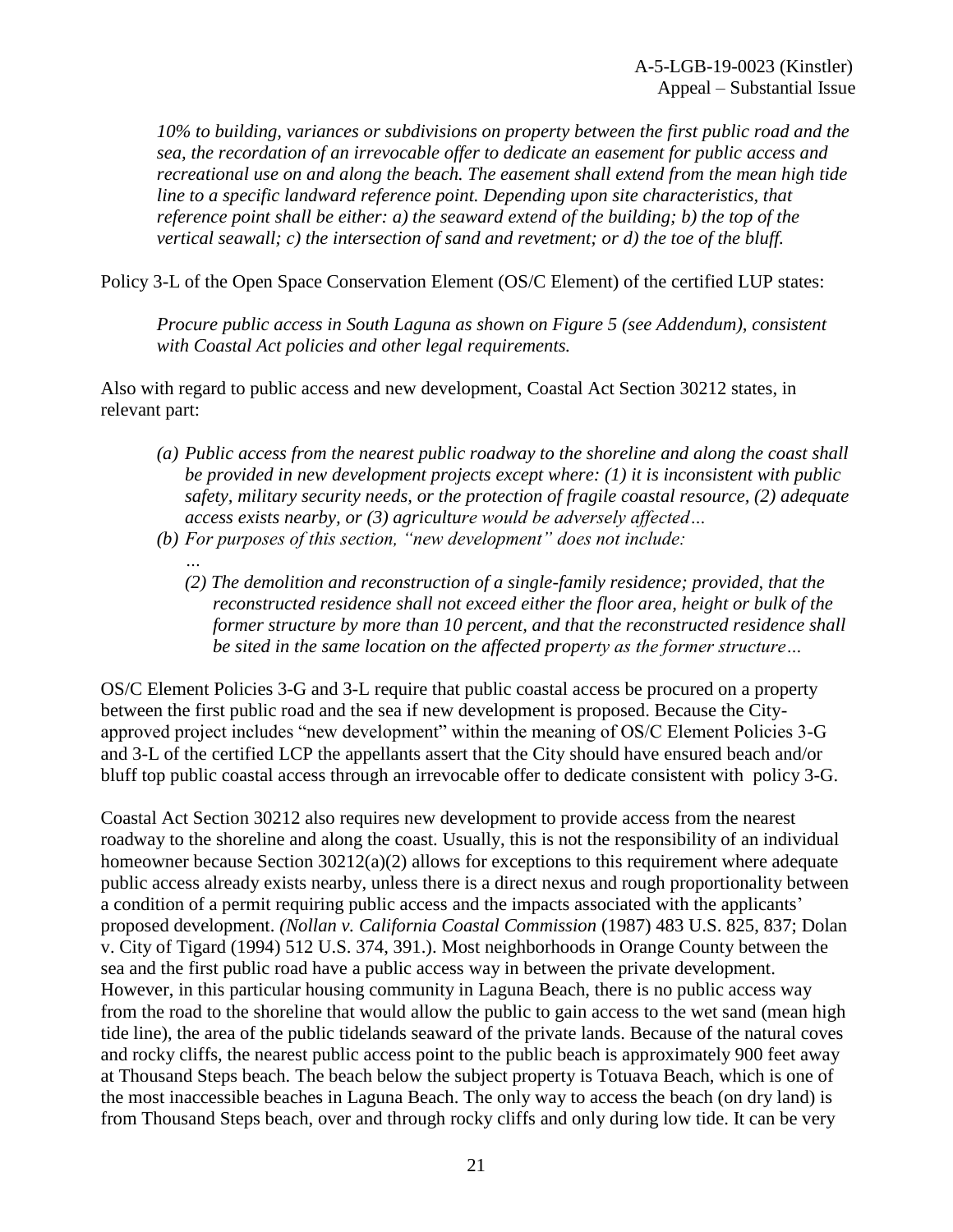A-5-LGB-19-0023 (Kinstler) Appeal – Substantial Issue

dangerous and those that manage to get to the beach can get trapped in the cove when the high tide comes in. The appellants argue that the project is not consistent with Section 30212 of the Coastal Act.

The appellants assert that the City did not adequately consider procurement of public access and that it simply concluded that because the project site does not currently provide public coastal access, the proposed development would not create any adverse impacts to existing public coastal access, disregarding the LCP policy that requires the City to consider public access opportunities in new development projects.

Based on the grant deed for the subject property, the seaside property boundary is determined by the line of ordinary high tide of the Pacific Ocean. Because the ordinary high tide line can or potentially has migrated inland due to sea level rise, there is a potential that the beach stairs may be encroaching onto public trust lands, and the construction of the stairs could have had an impact to public access. The City's action was bifurcated to defer any consideration of the beach stairs, and as such the applicants are allowed to retain development on bluff face and on the beach itself (i.e. the allowance to maintain non-conforming, unpermitted bluff/beach stairs) without the benefit of a coastal development permit and without regard to potential public access effects. A determination by the California State Lands Commission may be necessary to distinguish between the public and private beach at the project site.

It appears that the City did not fully consider public access in its review of the proposed development, and it appears that the project may not be consistent with the public access and recreation policies of the Coastal Act. Therefore, this issue raises a substantial issue.

**Appellants' Argument: Hazards and Visual Resources – Excessive Landform Alteration.**  The appellants contend that the City-approved project will result in excessive landform alteration (grading), which is inconsistent with the provisions of the certified LCP, particularly Policies 2.8 and 7.3.

Policy 2.8 of the LUE of the certified LUP states, in relevant part:

*Require building design and siting to be compatible and integrated with natural topographic features, minimize significant alteration of topography and/or other significant onsite resources, and protect public views…*

Policy 7.3 (same as Policy 10.2) of LUE of the certified LUP states:

*Design and site new development to protect natural and environmental sensitive resources, such as areas of unique scenic quality, public views, and visual compatibility with surrounding uses and to minimize natural landform alterations.* 

In addition, Action 7.3.5, which is a subcomponent of Policy 7.3, more specifically states:

*Prohibit development on oceanfront bluff faces, except public improvements providing public access, protecting coastal resources, or providing for public safety. Permit such improvements only when no feasible alternative exists and when designed and constructed*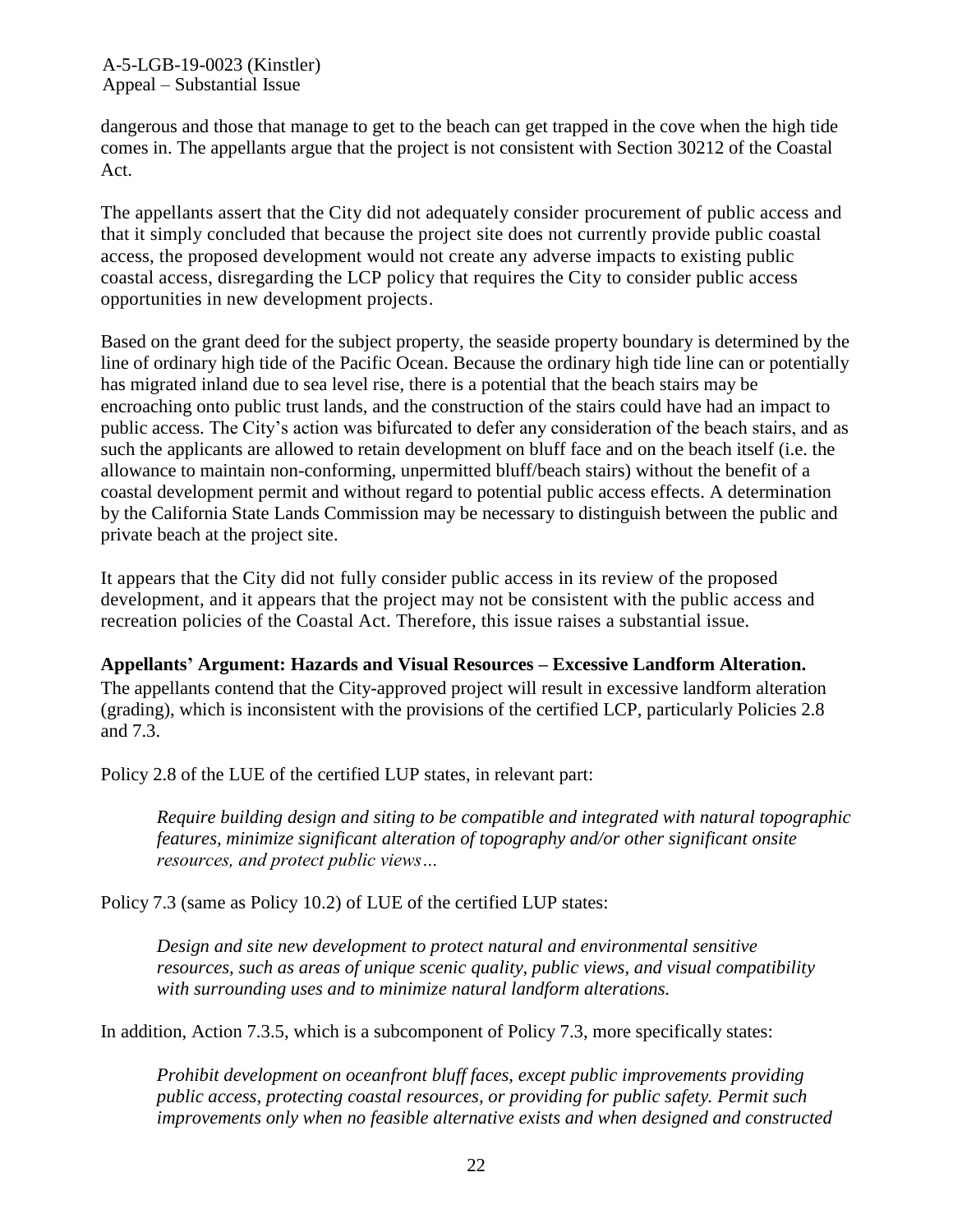*to minimize landform alteration of the oceanfront bluff face, to not contribute to further erosion of the oceanfront bluff face and to be visually compatible with the surrounding area to the maximum extent feasible.* 

Policies 2.8 and 7.3, and Action 7.3.5, of the certified LUE require that new development be designed and sited in a manner that is protective of natural resources and to minimize natural landform alterations.

Based on the project plans in the City's record, the City-approved development includes approximately 1,440 cubic yards of grading (cut  $+$  fill). Most of the grading is proposed along the middle of the subject lot to construct a new 243-square-foot pool, an 849-square-foot courtyard, and habitable space for the partially subterranean lower level of the principle residence and for the partially subterranean accessory dwelling unit.

The City's record did not include an alternatives analysis or substantiate in its findings how the proposed development, as designed, minimizes landform alterations and is consistent with the above policies.

In addition, because the City's action deferred any consideration of the recently constructed beach stairs, the City did not consider the above policies to avoid significant landform alteration of the coastal bluff and bluff face all development on the project site. As such, this contention raises a substantial issue.

#### **Appellants' Argument: Public Beach Access Easement within Neighbor's property.**

The appellants have identified a potential 10-foot wide public access easement along the northern property line of the neighboring property at 31851 Coast Highway (Matsumoto Property), and allege there is private development encroaching into this potential easement. The appellants are requesting that the Coastal Commission review this potential public beach access easement and potential encroachments during the de novo review of this appeal.

Because the public access easement in question and alleged encroachments do not directly relate to the City-approved development subject to this appeal, these concerns do not raise a substantial issue as to the proposed development's conformity to the certified LCP and, therefore, will not be evaluated during the de novo phase of this appeal.

However, any encroachments of private development into a public access easement could constitute a violation of the provisions of the Coastal Act because one of the basic goals stated in the Coastal Act is to maximize public access and recreation along the coast. Section 30210 of the Coastal Act states:

*In carrying out the requirement of Section 4 of Article X of the California Constitution, maximum access, which shall be conspicuously posted, and recreational opportunities shall be provided for all the people consistent with public safety needs and the need to protect public rights, rights of private property owners, and natural resource areas from overuse.*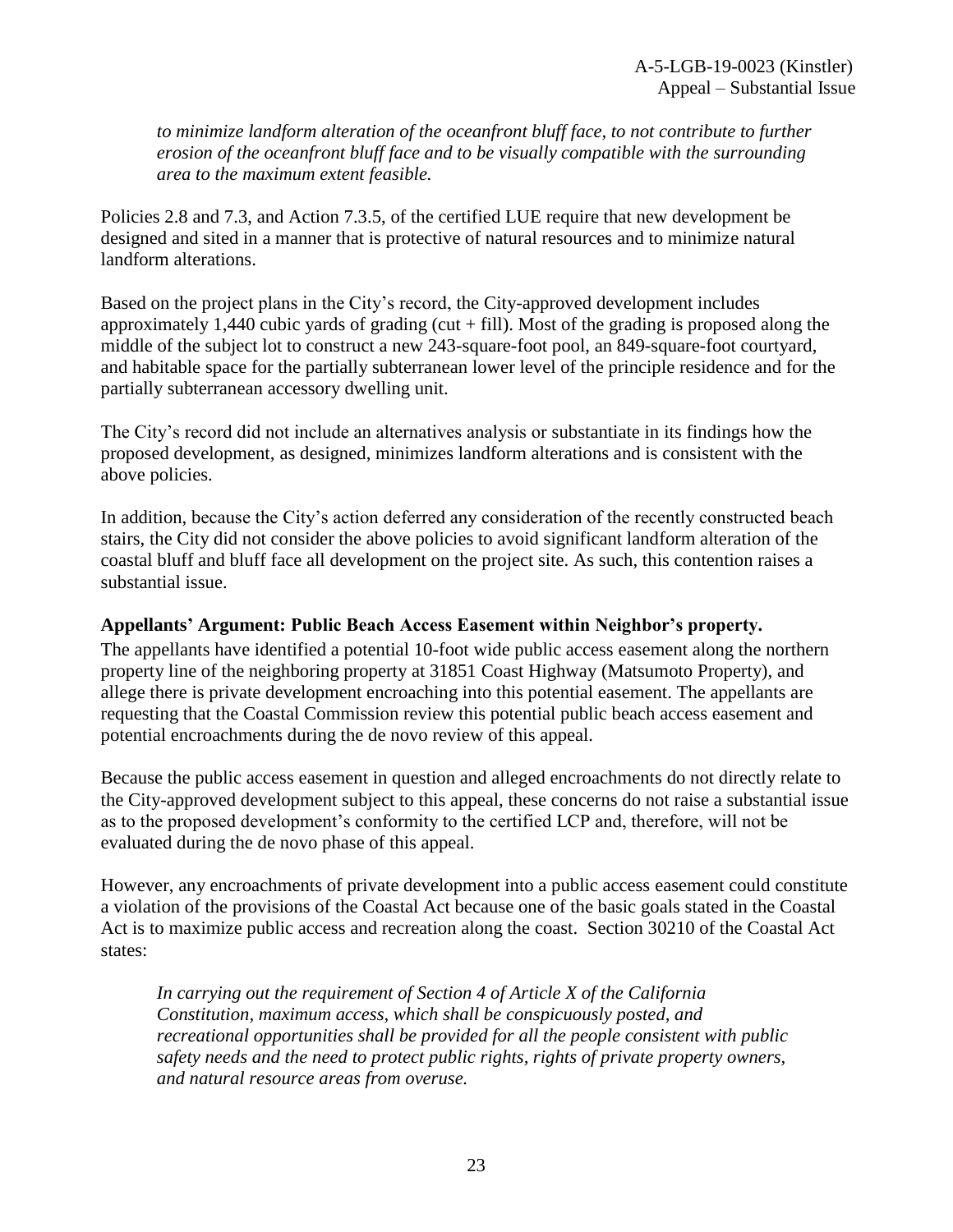A-5-LGB-19-0023 (Kinstler) Appeal – Substantial Issue

In addition, Actions 4.3.2 and 8.1.3 of the certified LUE require that public pedestrian access to and along beaches and oceanfront bluffs using public right-of-way and public easements be maintained and improved, and Policy 3-A of the Open Space/Conservation Element of the LUP requires that public beach accessways be retained and improved (see Appendix A for citations). If such a violation exists, the matter would need to be addressed by the Commission's enforcement division.

#### **SUBSTANTIAL ISSUE FACTORS:**

Applying the five factors typically relied upon by the Commission in making a determination whether an appeal raises a substantial issue or not confirms that the appeal does raise a "substantial issue" per Section  $30625(b)(2)$ .

#### 1. **The degree of factual and legal support for the local government's decision that the development is consistent with the relevant provisions of the Coastal Act.**

The City did not substantially support its approval of the project's consistency with all of the applicable policies of the certified LCP and the public access and recreation provisions of the Coastal Act (specifically the bluff top/face policies). In addition, without foundation plans, the actual scope of the proposed project is unclear, which necessarily means that evaluation of the project's consistency with the LCP policies cannot be made at this time. Therefore, there is a low degree of factual and legal support for the local government's decision, and this factor supports a substantial issue finding.

#### 2. **The extent and scope of the development as approved or denied by the local government.**

The local government granted a Local CDP for the new development on the subject site located on an ocean-fronting blufftop property. The record does not contain an adequate analysis of the foundation elements of the proposed development and its potential cumulative effects on similar development in Laguna Beach bluff areas. Therefore, it is not possible at this time to determine the extent and scope of the project, and this factor supports a finding of substantial issue.

3. **The significance of the coastal resources affected by the decision.** California's coastal bluffs are a significant resource, and represent a rare and visually pleasing landform which California citizens and governments have historically sought to preserve. Coastal bluffs are dynamic geologic formations, and development on them increases the potential for geologic hazards. Development on coastal bluffs also can have significant impacts on scenic resources and public access opportunities. The LCP and the Coastal Act provide coastal bluffs with special protections. This factor supports a finding of substantial issue.

4. **The precedential value of the local government's decision for future interpretations of its LCP.** Allowing the local government's decision to approve improvements or authorize the perpetuity of structures potentially encroaching into bluff edge setback areas or sited on a bluff face would set a negative precedence for future interpretations of the City's certified LCP. If the subject local CDP is found to be consistent with the LCP based on the current record, there is a potential that future applicants, especially within the vicinity, will reference this permit if they wish to develop other oceanfront coastal bluff sites, of which there are hundreds in Laguna Beach. Without adequate information to determine the bluff edge and the extent and scope of the proposed development, allowing the City's local CDP approval to stand would result in adverse precedence regarding application of the LCP's various resource protection policies (specifically, relating to bluff top/face development). This factor supports a finding of substantial issue.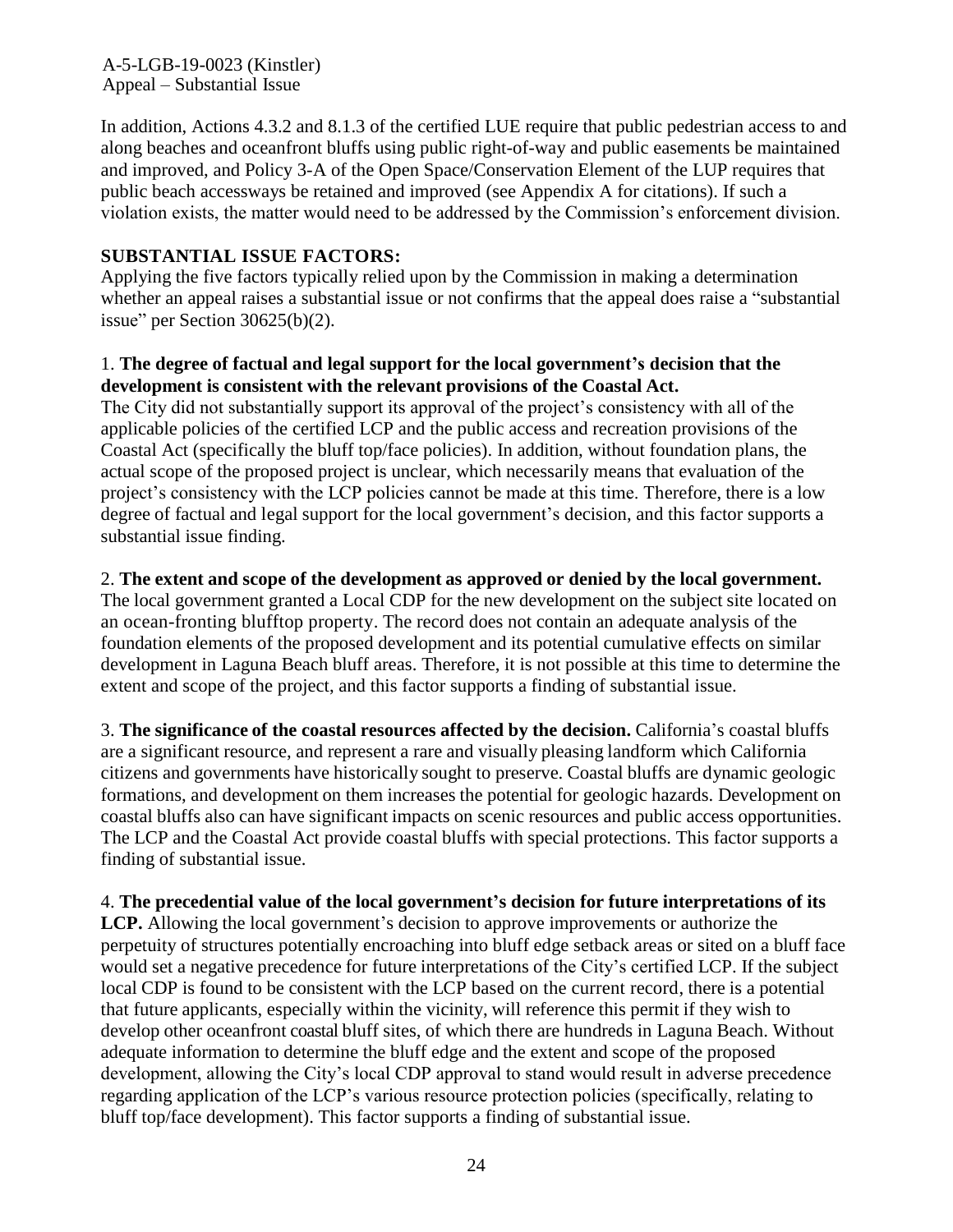#### 5. **Whether the appeal raises local issues, or those of regional or statewide significance.**

Bluff face and blufftop development are issues of statewide significance, given that coastal bluffs are an important coastal resource throughout the state, not just in Laguna Beach. (*See* third factor above.) Requiring consistency with the certified LCP (particularly policies relating to bluff face/top development) and the public access and recreation provisions of the Coastal Act is significant to all the people of California who wish to enjoy the public beaches of California. Unsubstantiated and erroneous application of these policies could have regional or statewide ramifications regarding other similar LCPs and their policies regarding bluffs. This factor supports a finding of substantial issue.

#### **Conclusion**

In conclusion, staff recommends that the Commission find that a substantial issue exists with respect to whether the local government action conforms with the policies of the City's certified LCP and the public access policies of the Coastal Act.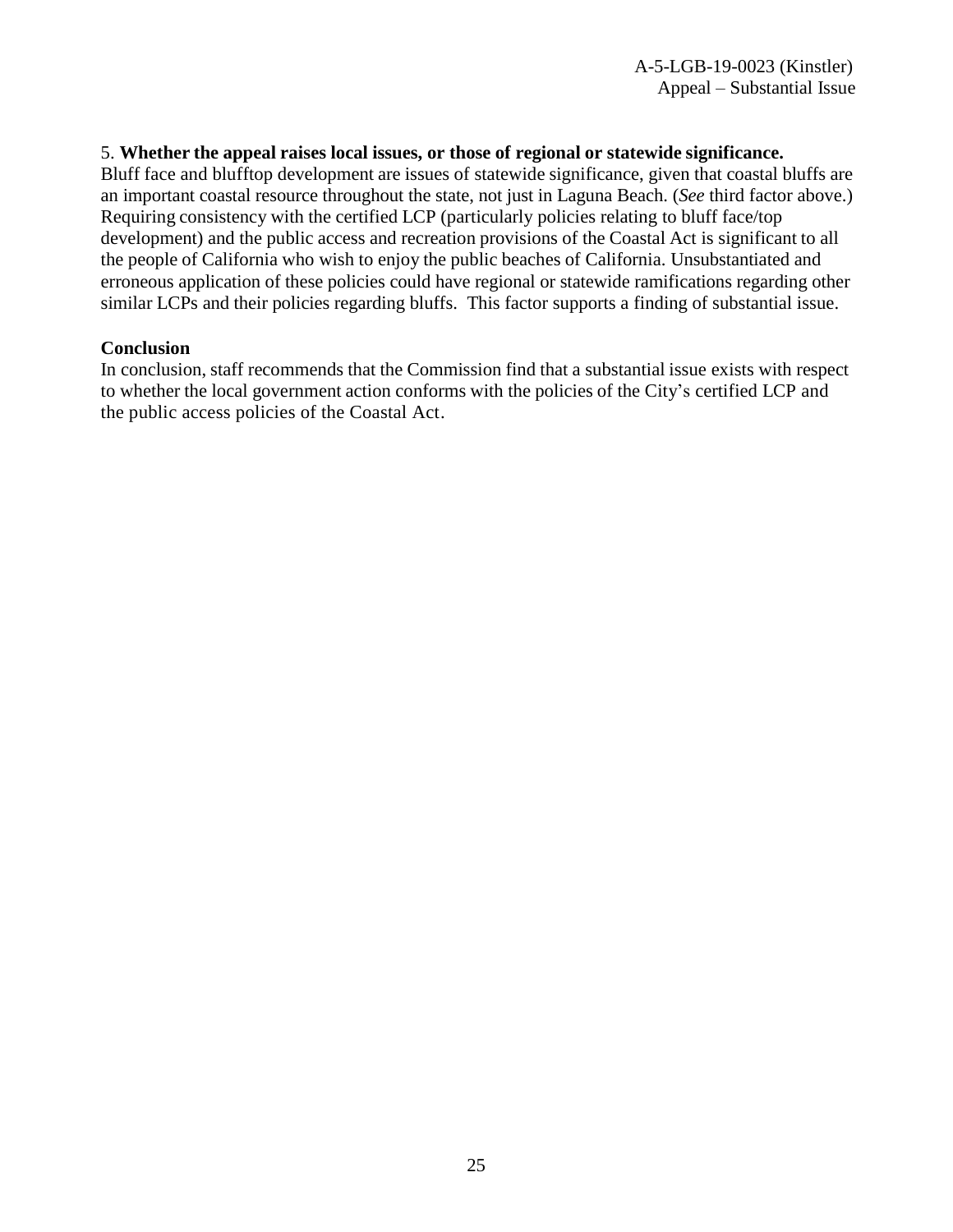## **Appendix A – Relevant LCP Policies and Definitions**

<span id="page-25-0"></span>Land Use Element Glossary

*89. Major Remodel – alteration of or an addition to an existing building or structure that increases the square footage of the existing building or structure by 50% or more; or demolition, removal, replacement and/or reconstruction of 50% or more of the existing structure; greater specificity shall be provided in the Laguna Beach Municipal Code.* 

*101. Oceanfront Bluff Edge or Coastal Bluff Edge – The California Coastal Act and Regulations define the oceanfront bluff edge as the upper termination of a bluff, cliff, or seacliff. In cases where the top edge of the bluff is rounded away from the face of the bluff, the bluff edge shall be defined as that point nearest the bluff face beyond which a downward gradient is maintained continuously to the base of the bluff. In a case where there is a step like feature at the top of the bluff, the landward edge of the topmost riser shall be considered the bluff edge. Bluff edges typically retreat over time as a result of erosional processes, landslides, development of gullies, or by grading (cut). In areas where fill has been placed near or over the bluff edge, the original bluff edge, even if buried beneath fill, shall be taken to be the bluff edge.* 

*102. Oceanfront Bluff/Coastal Bluff -A bluff overlooking a beach or shoreline or that is subject to marine erosion. Many oceanfront bluffs consist of a gently sloping upper bluff and a steeper lower bluff or sea cliff. The term "oceanfront bluff' or "coastal bluff' refers to the entire slope between a marine terrace or upland area and the sea. The term "sea cliff' refers to the lower, near vertical portion of an oceanfront bluff.* 

Land Use Plan, Land Use Element Policies –

Policy 2.8

*Require building design and siting to be compatible and integrated with natural topographic features, minimize significant alteration of natural topography and/or other significant onsite resources, and protect public views as specific in the Design Guidelines and the Landscape and Scenic Highways Resource Document.* 

Action 2.8.2 *Establish criteria for placement of new development on the most suitable area of the lot to maximize the preservation of sensitive resources (same as Action 3.10.1).* 

Policy 2.9

*Require the use of appropriate landscaping, special architectural treatments, and/or siting considerations to protect public views for projects visible from major highways and arterial streets.* 

Policy 2.10

*Maximize the preservation of coastal and canyon views (consistent with the principle of view equity) from existing properties and minimize blockage of existing public and private views. Best efforts should be made to site new development in locations that minimize adverse*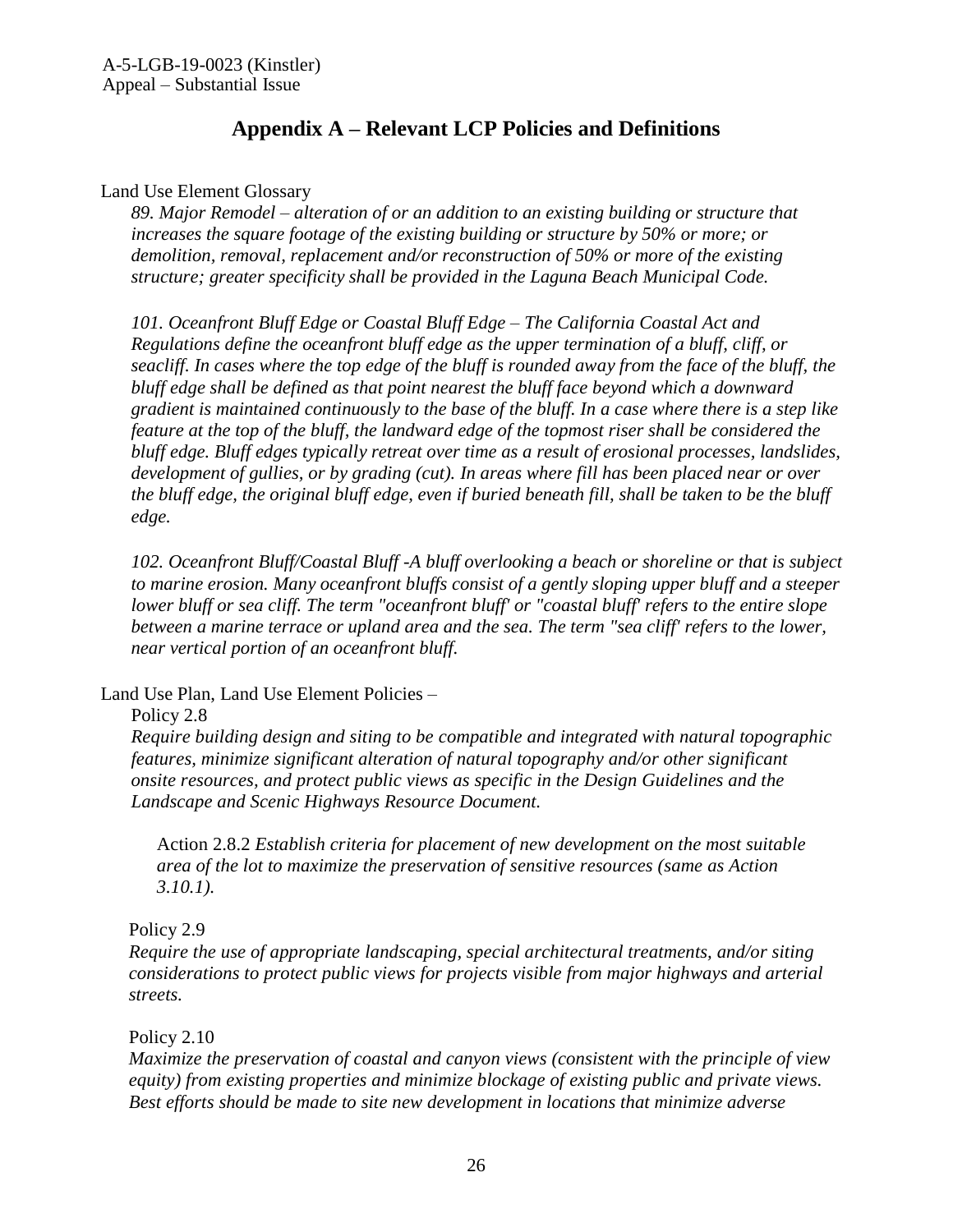*impacts on views from public locations (e.g. roads, bluff top trails, visitor-serving facilities, etc.)* 

Action 2.10.1 *Discourage the addition of second stories in established neighborhoods where view equity has historically been achieved through one-story construction.* 

Action 2.10.2 *Ensure that the Design Guidelines sufficiently protect public views.* 

#### Policy 4.3 states:

*Maintain and enhance access to coastal resource areas, particularly the designated public beaches, by ensuring that access points are safe, attractive, and pedestrian friendly.* 

Action 4.3.1 states: *Continue to pursue dedication and acceptance of beach access and other offers-to-dedicate throughout the City. The City shall maintain an inventory of public access and open space dedication or offers-to-dedicate to ensure such areas are known to the public and are protected through the coastal development permit process. (Same as Action 6.9.1)* 

Action 4.3.2 *Maintain and improve public pedestrian access to and along beaches and oceanfront bluff using public rights-of-way and public easements. Protect, and where feasible, formalize, continued public use over areas used historically by the public (i.e. public prescriptive rights) to gain access to and along beaches, oceanfront bluffs, and other recreational areas.* 

#### Policy 5.2:

*Ensure that all new development, including subdivisions and the creation of new building sites and remodels that involve building additions, is adequately evaluated to ascertain potential negative impacts on natural resources and adjacent development, emphasizing impact avoidance over impact mitigation. Required mitigation should be located on-site rather than off-site. Any off-site mitigation should be located within the City's boundaries and in close proximity to the project.*

#### Policy 7.3 (same as Policy 10.2)

*Design and site new development to protect natural and environmental sensitive resources, such as areas of unique scenic quality, public views, and visual compatibility with surrounding uses and to minimize natural landform alterations.*

Action 7.3.2 *Review all applications for new development to determine potential threats from coastal and other hazards.* 

Action 7.3.3 *Design and site new development to avoid hazardous areas and minimize risks to life and property from coastal and other hazards* 

Action 7.3.4 *Require new development to assure stability and structural integrity, and neither create nor contribute significantly to erosion, geologic stability, or destruction of the site or surrounding area or in any way require the construction of protective devices*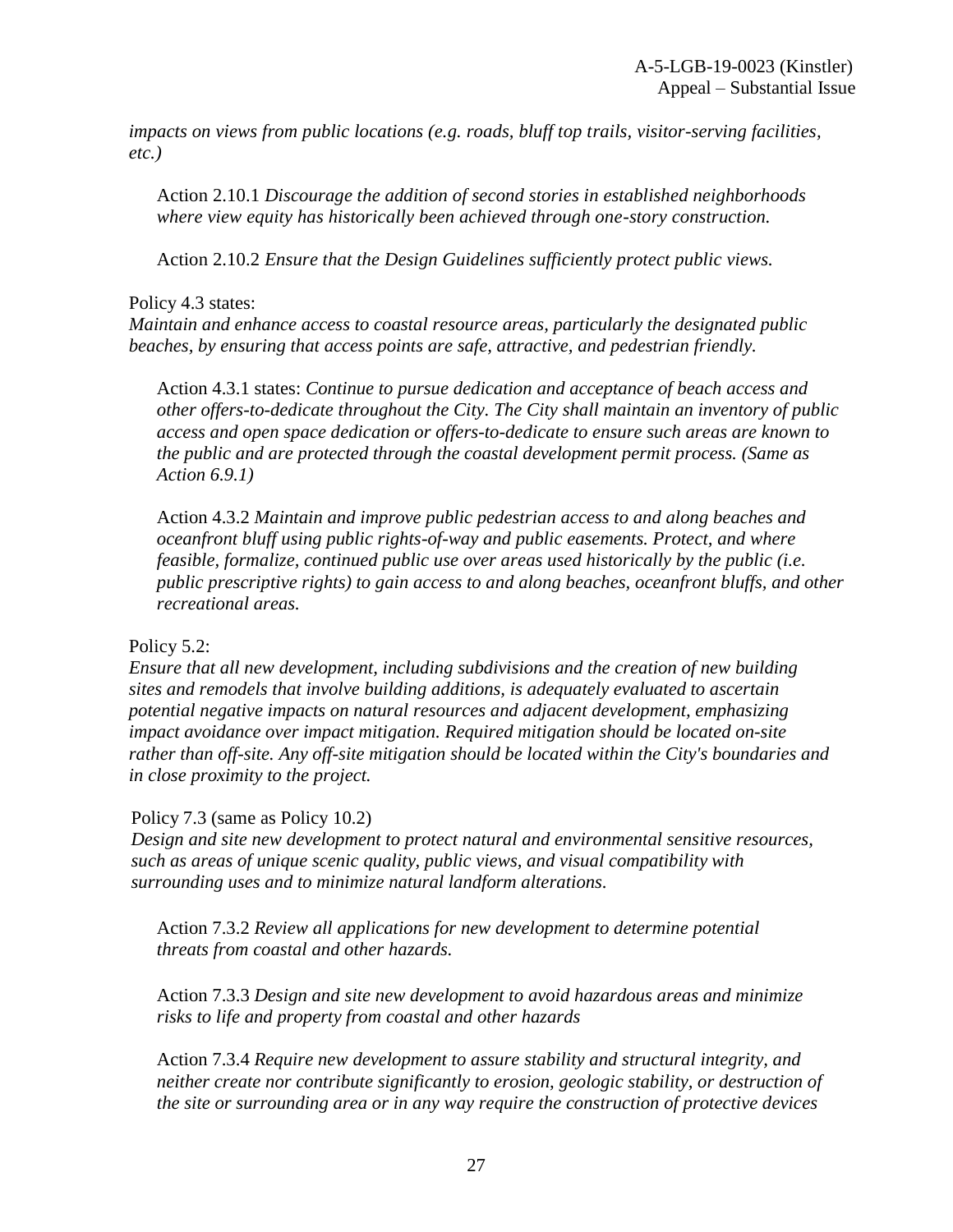*that would substantially alter natural landforms along bluffs and cliffs.* 

Action 7.3.5 *Prohibit development on oceanfront bluff faces, except public improvements providing public access, protecting coastal resources, or providing for public safety. Permit such improvements only when no feasible alternative exists and when designed and constructed to minimize landform alteration of the oceanfront bluff face, to not contribute to further erosion of the oceanfront bluff face and to be visually compatible with the surrounding area to the maximum extent feasible.* 

Action 7.3.6 *Require new development on oceanfront blufftop lots to incorporate drainage improvements, removal of and/or revisions to irrigation systems, and/or use of native or drought-tolerant vegetation into the design to minimize threats to oceanfront bluff recession.* 

Action 7.3.8 *On oceanfront bluff sites, require applications where applicable, to identify and removal all unpermitted and/or obsolete structures, including but not limited to protective devices, fences, walkways, and stairways, which encroach into oceanfront bluffs.* 

Action 7.3.9 *Ensure that new development, major remodels and additions to existing structures on oceanfront and oceanfront bluff sites do not rely on existing or future bluff/shoreline protection devices to establish geologic stability or protection from coastal hazards. A condition of the permit for all such new development on bluff property shall expressly require waiver of any such rights to a new bluff/shoreline protection device in the future and recording of said waiver on the title property as a deed restriction.* 

Action 7.3.10 *Allow oceanfront and oceanfront bluff homes, commercial structures, or other principal structures, that are legally nonconforming as to the oceanfront and/or oceanfront bluff edge setback, to be maintained and repaired; however, improvements that increase the size or degree of nonconformity, including but not limited to development that is classified as a major remodel pursuant to the definition in the Land Use Element Glossary, shall constitute new development and cause the pre-existing nonconforming oceanfront or oceanfront bluff structure to be brought into conformity with the LCP.* 

Action 7.3.12 *Site and design new structures to avoid the need for shoreline and/or oceanfront bluff protective devices during the economic life of the structure (75 years).* 

Action 7.3.13 *Limit the use of shoreline/bluff protective devices to the minimum required to protect existing development in danger of erosion. Site and design any such protective devices as far landward as possible. "Existing development" for purposes of this policy shall consist only of a principal structure, e.g. residential dwelling, required garage, or second residential unit, and shall not include accessory or ancillary structures such as decks, patios, pools, tennis courts, cabanas, stairs, landscaping etc. No shoreline/bluff protective device shall be allowed for the sole purpose of protecting an accessory structure.* 

Policy 7.4 *Ensure that development, including subdivisions, new building sites and remodels with*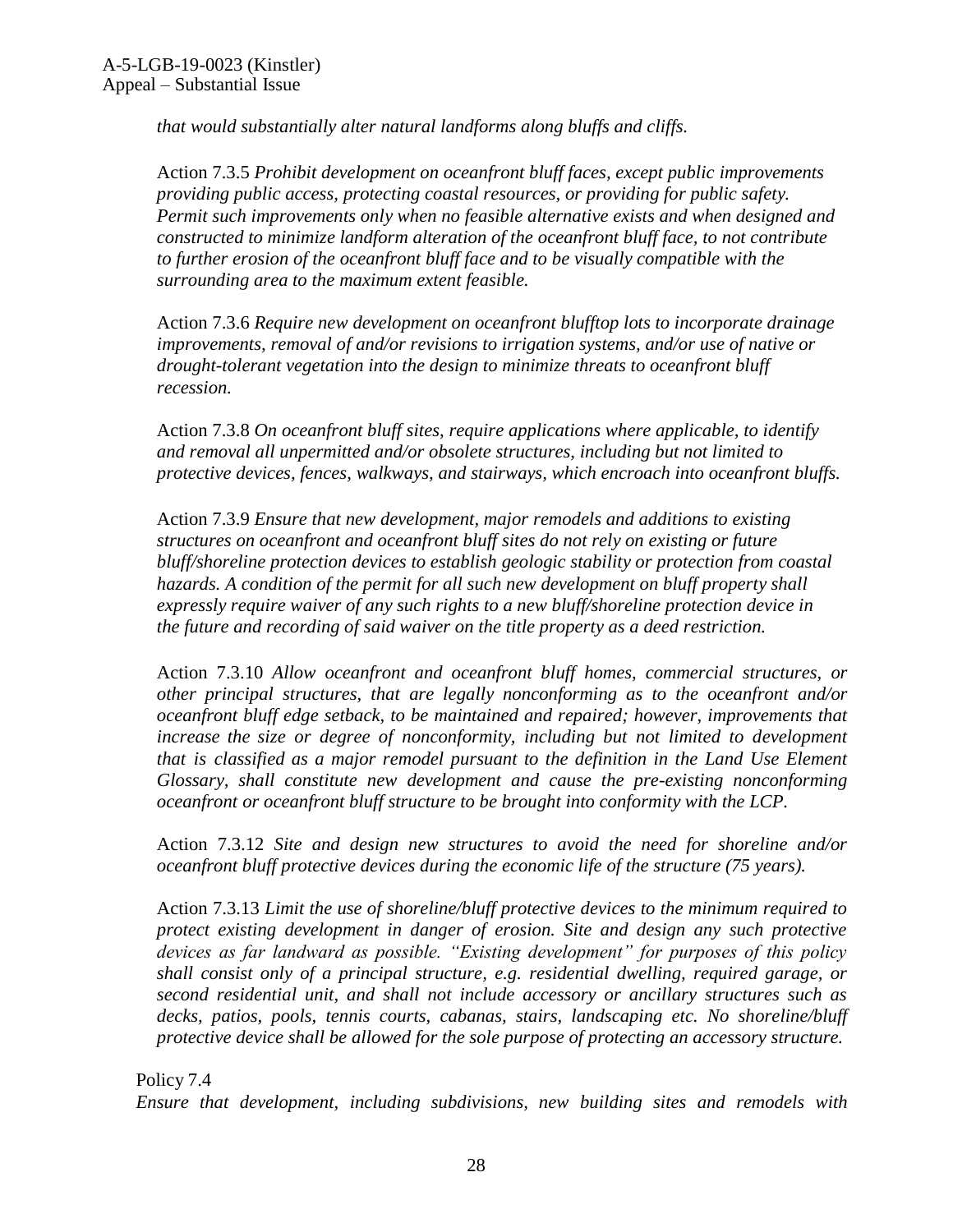*building additions, is evaluated to ascertain potential negative impacts on natural resources. Proposed development shall emphasize impact avoidance over impact mitigation. Any mitigation required due to an unavoidable negative impact should be located on-site, where feasible. Any off-site mitigation should be located within the City's boundaries close to the project, where feasible. (Similar to Policies 5.2 and 10.3)* 

Action 7.4.2 *Continue preparation of initial studies, pursuant to the California Environmentally Quality Act (CEQA), for any proposed development, including singlefamily residences located within environmentally sensitive areas (Same as Action 10.3.1).*

Policy 7.7

*Protect marine resources by implementing methods to minimize runoff from building sites and streets to the City's storm drain system (e.g. on-site water retention).* 

#### Policy 8.1

*Encourage a pedestrian-oriented, nonmotorized community by developing a system of bikeways and pedestrian paths and discouraging high-speed traffic along City streets.* 

Action 8.1.3 *Maintain and improve public pedestrian access to and along beaches and sea cliffs using all public right-of-way and public easements.*

#### Policy 10.2

*Design and site new development to protect natural and environmentally sensitive resources such as areas of unique scenic quality, public views, and visual compatibility with surrounding uses and to minimize landform alterations. (Same as Policy 7.3)* 

Action 10.2.1 *Adopt standards that require new development and related improvements to be located on the most suitable areas of the site so as to maximize safety and the preservation of sensitive resources.* 

Action 10.2.3 *Develop criteria by which applicants shall provide a slope analysis to determine the best location for development on a site.* 

Action 10.2.5 *On bluff sites, requires applications where applicable, to include a geologic/soils/geotechnical study that identifies any geologic hazards affecting the proposed project site, any necessary mitigation measures, and contain statements that eh project site is suitable for the proposed development and that the development will be safe from geologic hazard for its economic life. For development on oceanfront bluffs, such reports shall include slope stability analyses and estimates of the long-term average bluff retreat/erosion rate over the expected life of the development. Reports are to be prepared/signed by a licenses professional Engineering Geologist or Geotechnical Engineer.* 

Action 10.2.6 *Require all new development located on an oceanfront bluff top to be setback from the oceanfront bluff edge a sufficient distance to ensure stability, ensure that it will not be endangered by erosion, and to avoid the need for protective devices during the economic*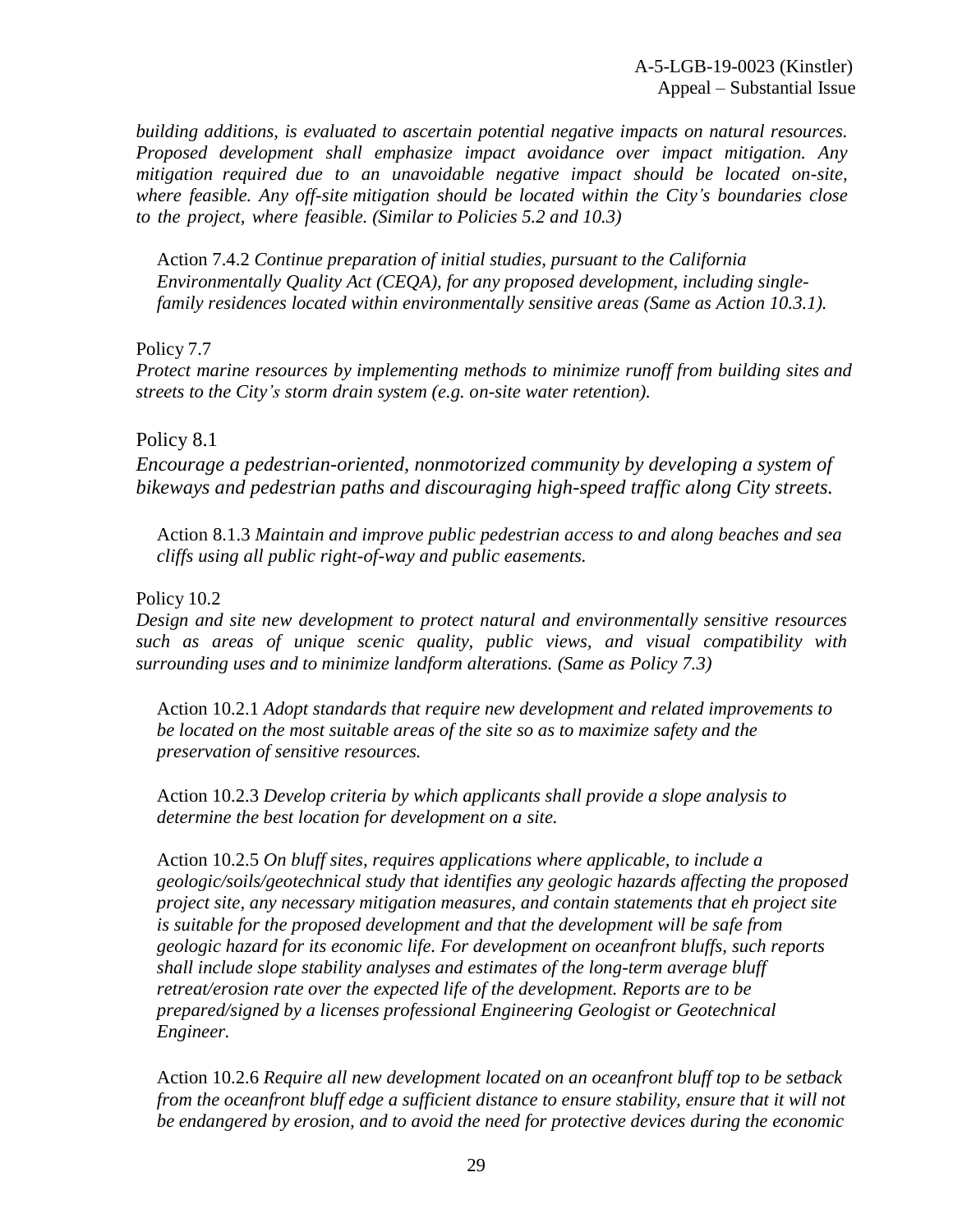*life of the structure (75 years). Such setbacks must take into consideration expected longterm bluff retreat over the next 75 years, as well as slope stability. The predicted bluff retreat shall be evaluated considering not only historical bluff retreat data, but also acceleration of bluff retreat made possible by continued and accelerated sea level rise, future increase in storm or EI Nino events, and any known site-specific conditions. To assure stability, the development must maintain a minimum factor of safety against landsliding of 1.5 (static) or 1.2 (pseudostatic, k=O.15 or determined through analysis by the geotechnical engineer) for the economic life of the structure.* 

Action 10.2.7 *Require all new development located on oceanfront bluffs to be sited in accordance with the stringline but not less than 25 feet from the bluff edge. This requirement shall apply to the principal structure and major accessory structures such as guesthouses and pools that require a structural foundation. The setback shall be increased where necessary to ensure geologic safety and stability of the development.* 

Action 10.2.8 *On oceanfront bluffs, require new minor accessory structures such as decks, patios and walkways that do not require structural foundations to be sited in accordance with stringline but not less than 10 feet from the bluff edge. Require accessory structures to be removed or relocated landward when threatened by erosion, geologic instability or other coastal hazards.* 

#### Policy 10.3

*Ensure that all new development, including subdivisions, the creation of new building sites and remodels that involve building additions, is evaluated to ascertain potential negative impacts on natural resources, ESHA, and existing adjacent development. Proposed development shall emphasize ESHA impact avoidance over mitigation. Any mitigation required due to an unavoidable negative impact should be located on-site rather than off-site, where feasible. Any off-site mitigation should be located within the City's boundaries and in close proximity to the project.* 

Action 10.3.2 *Continue to require in-depth analysis of constraint issues for properties, especially those designated on the City's hazard maps so that the nature of the constraint and the best options for mitigation or avoidance will be considered at all stages of the approval process since these constraints may affect what development is appropriate for the property.* 

Open Space/Conservation Element Policies –

#### Policy 1-L

*The City shall impose a 25-foot minimum setback or a distance ascertained by stringline measurements for all blufftop development, notwithstanding the fact that ecological and environmental constraints may require an additional setback.* 

#### Policy 1.5-A

*The shoreline environment should remain in a natural state unless existing, substantial improvements are in imminent danger from erosion, flooding or collapse. "Imminent Danger" is defined as a short-range threat from the immediate to a maximum range of three (3) to five*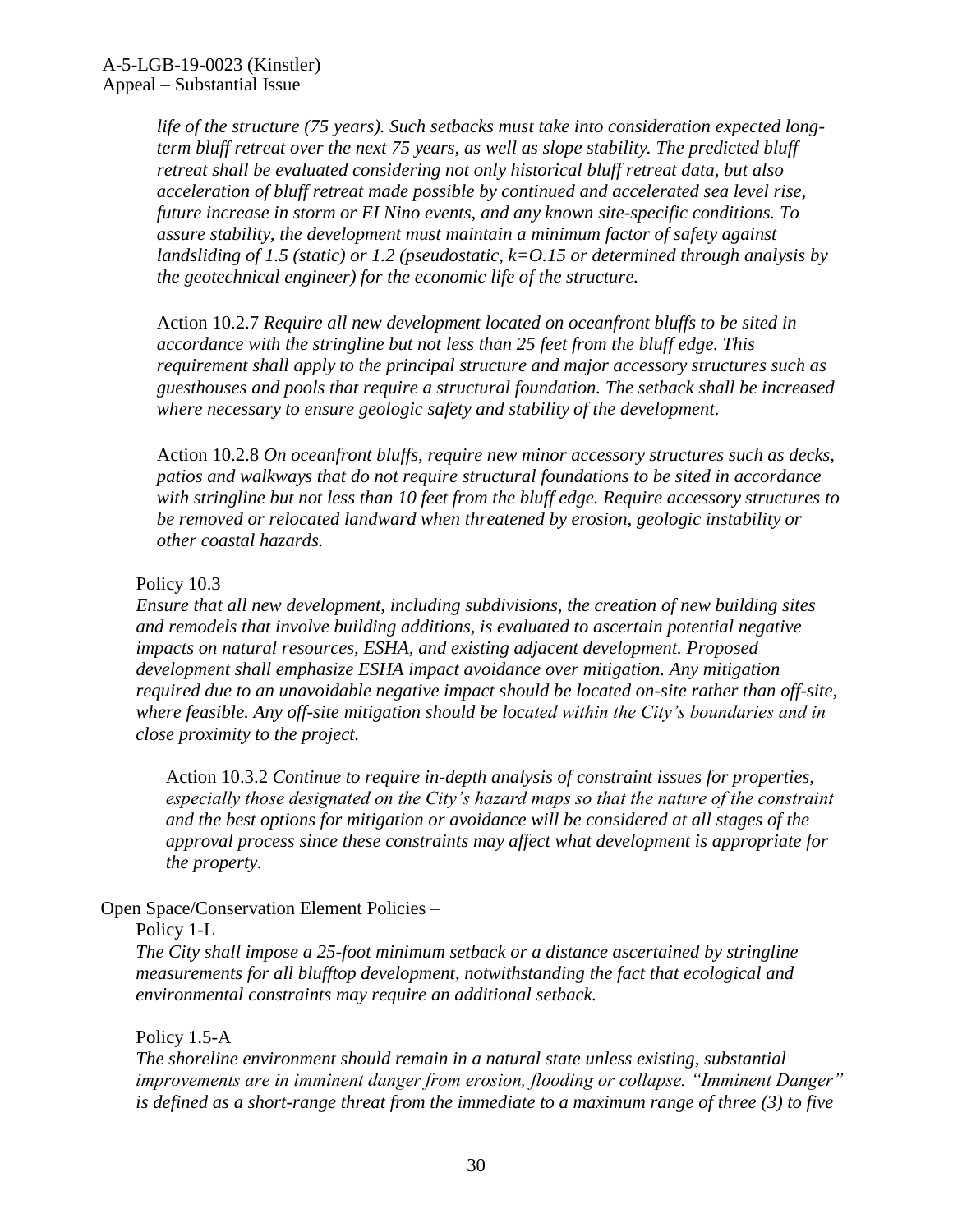*(5) years. A threat presented in the context of geologic time shall not constitute imminent danger.* 

#### Policy 3-A states:

*Retain and improve existing public beach accessways in the City, and protect and enhance the public rights to use the dry sand beaches of the City.* 

#### Policy 4-D

*Ensure that development and existing land uses and associated operational practices minimize the introduction of pollutants into coastal waters (including the ocean, estuaries, wetlands, rivers and lakes) to the maximum extent practicable.* 

#### Policy 4-F

*Water Conservation and Native Plants – Ensure that development encourages water conservation, efficient irrigation practices and the use of native or drought tolerant noninvasive plants appropriate to the local habitat to minimize the need for fertilizer, pesticides herbicides and excessive irrigation. Prohibit the use of invasive plants and require native plants appropriate to the local habitat where the property is in or adjacent to Environmentally Sensitive Areas (ESAs)*

#### Policy 4-I

*Promote the protection and restoration of offshore, coastal, lake, stream or wetland waters and habitats and preserve them to the maximum extent practicable in their natural state. Oppose activities that may degrade the quality of offshore, coastal, lake, stream or wetland waters and habitat and promote the rehabilitation of impaired waters and habitat.* 

#### Policy 7-K

*Preserve as much as possible the natural character of the landscape (including coastal bluffs, hillsides and ridgelines) by requiring proposed development plans to preserve and enhance scenic and conservation values to the maximum extent possible, to minimize impacts on soil mantle, vegetation cover, water resources, physiographic features, erosion problems, and require re-contouring and replanting where the natural landscape has been disturbed.* 

#### Policy 8-C

*Identify and maintain wildlife habitat areas in their natural state as necessary for the preservation of species.* 

#### Policy 8-I

*Environmentally Sensitive Areas (ESA's) as defined in Section 30107.5 of the California Coastal Act shall be identified and mapped on a Coastal ESA Map. The following areas shall be designated as Environmentally Sensitive Areas: Those areas shown on the Biological Resources Values Map in the Open Space/Conservation Element as "Very High" habitat value, and streams on the Major Watersheds and Drainage Courses Map which are also streams as identified on the USGS 7.5 Minute Quadrangle Series and any other areas which contain environmentally sensitive habitat resources as identified through an on-site biological assessment process, including areas of "High" and "Moderate" habitat value on the Biological Resources Values Map and areas which meet the definition of ESA's in Section*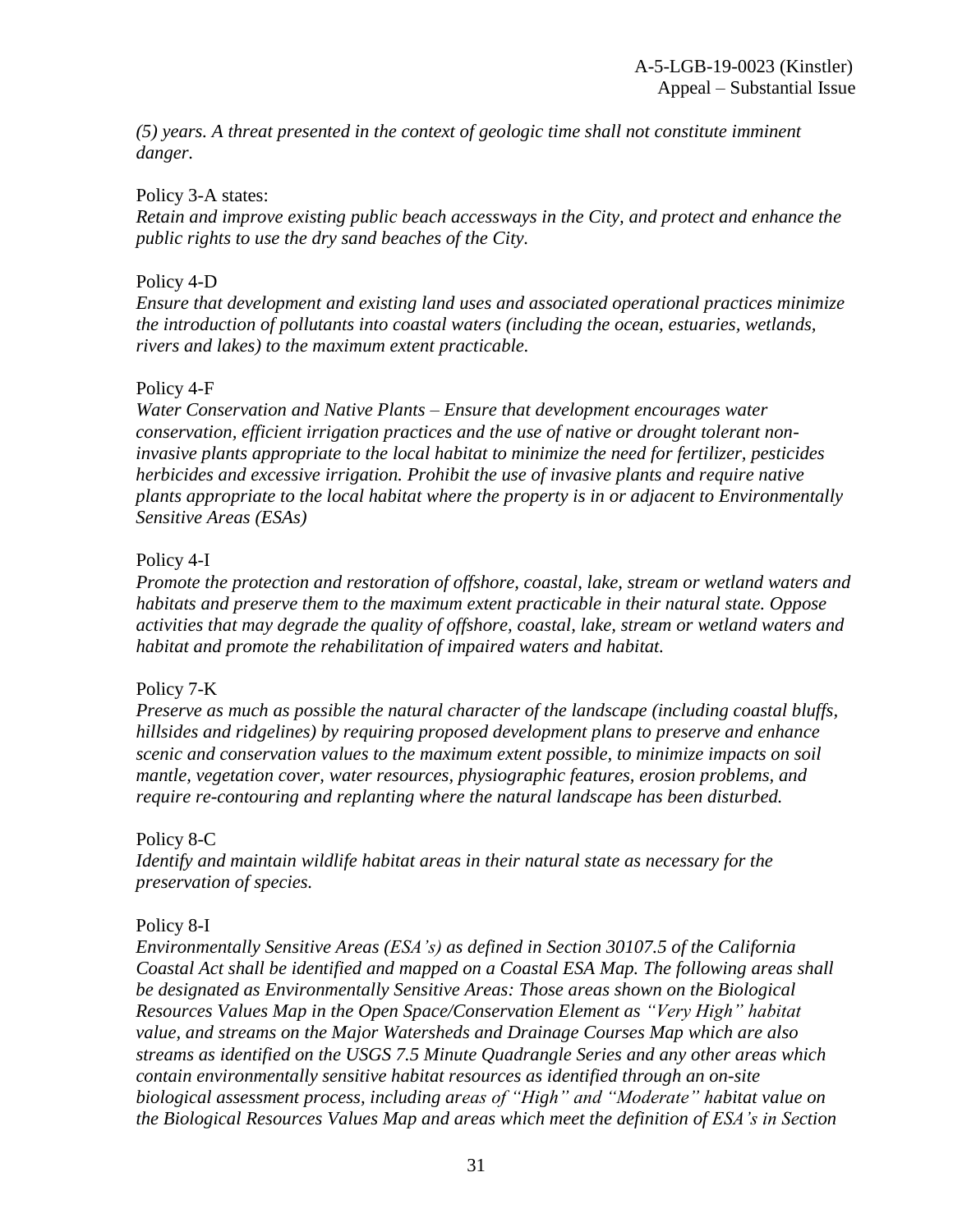*30107.5 of the Coastal Act, including streams, riparian habitats, and areas of open coastal waters, including tidepools, areas of special biological significance, habitats of rare or endangered species, near-shore reefs and rocky intertidal areas and kelp beds.*

Policy 8-K

*As a condition of new development in South Laguna, require the identification of environmentally sensitive areas, including chaparral and coastal sage scrub. Intrusion into these areas for wildlands fuel modification programs should not be permitted.* 

Policy 8-L

*Preserve and protect fish and wildlife species for future generations.* 

Policy 8-N

*Encourage the preservation of existing drought-resistant, native vegetation and encourage the use of such vegetation in landscape plans.*

Policy 8-O

*Map environmentally sensitive areas in South Laguna and include these areas on City maps. (ESA and Biological Resources Maps.)* 

Policy 10-A

*Require that plan review procedures recognize and avoid geologically unstable areas, floodprone lands, and slopes subject to erosion and slippage.* 

Policy 10-C

*Require projects located in geological hazard areas to be designed to avoid the hazards, where feasible. Stabilization of hazard areas for purposed of development shall only be permitted where there is no other alternative location or where such stabilization is necessary for public safety. The more unstable areas should be left ungraded and undeveloped, utilizing land use designations such as Open Space.* 

Policy 10-E

*Development in the areas designated "Residential/Hillside Protection" on the Land Use Plan Map or within potential geologic hazard areas identified on the Geological Conditions Map of the Open Space/Conservation Element shall not be permitted unless a comprehensive geological and soils report is prepared pursuant to Title 22 of the City's Municipal Code, and adequate mitigation measures have been approved and implemented by the City's geologist. For projects located in areas subject to hazards as identified on the Geologic Conditions Map or subject to erosion, landslide or mudslide, earthquake, flooding or wave damage hazards confirmed by a geologic assessment, as a condition of approval or new development a waiver of liability shall be required through a deed restriction.* 

Laguna Beach Municipal Code, Title 16, Chapter 16.01 Water Quality Control – Section 16.01.020 Definitions, Subsection (GG)(9):

(v) *Local environmentally sensitive areas, including areas of the Pacific Ocean coastline not listed as a Clean Water Act Section 303(d) Water Body. Environmentally sensitive areas are depicted on the water quality environmentally sensitive area (WQESA) map, (adopted as part of*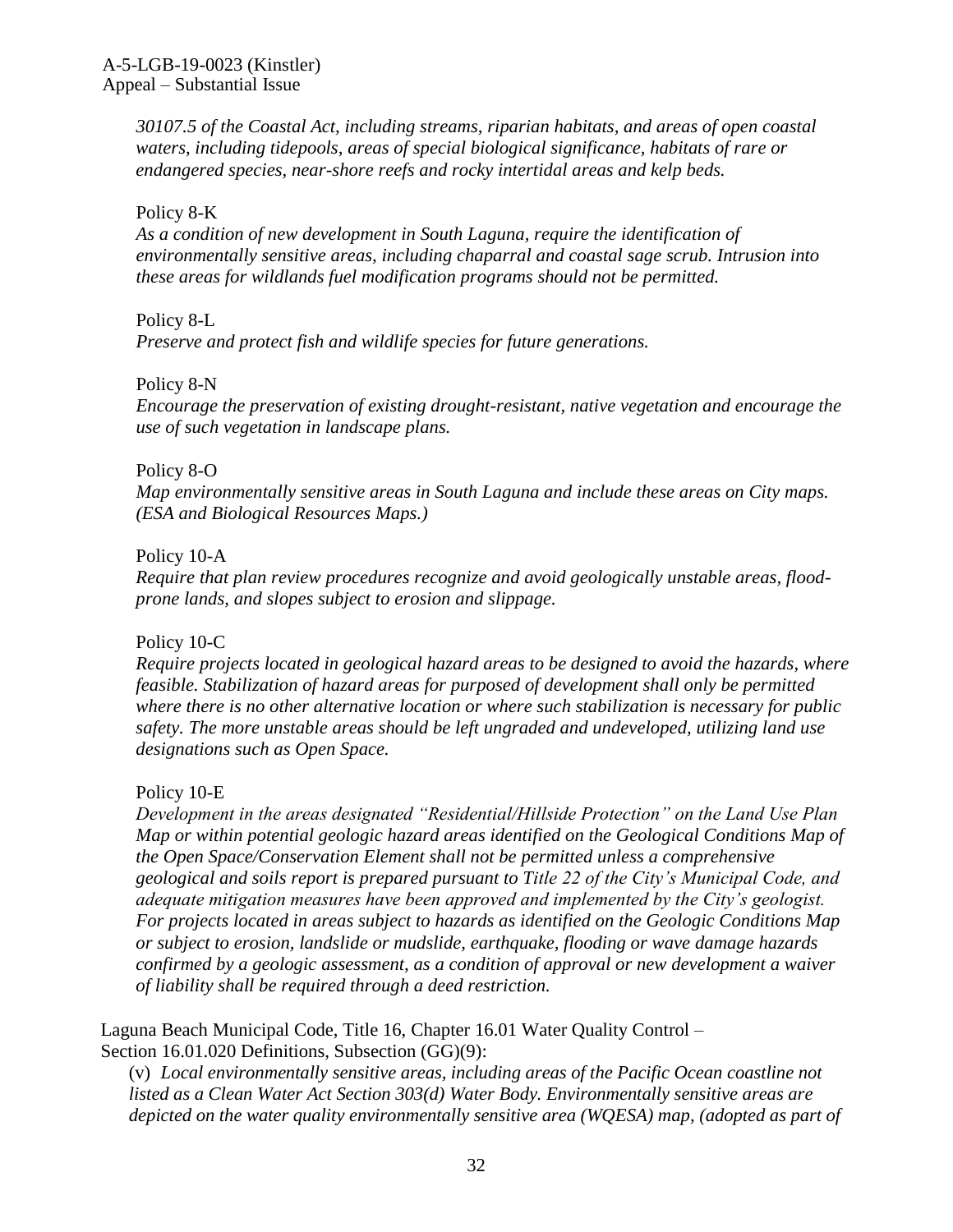*this chapter by reference). The areas directly adjacent to (within two hundred feet) of an environmentally sensitive area are also shown on the WQESA map.* 

Laguna Beach Municipal Code, Title 22 Excavating, Grading and Filling, Chapter 22.10 – Section 22.10.010 Permits required:

*(a) Permit Required for Grading. No person shall commence or perform grading or install any appurtenant works without first having obtained a grading permit from the City. A grading permit is required for all construction projects that will disturb more than twenty cubic yards of soil, or project where the Building Official has determined that a grading permit is necessary. A separate permit may be required for each site. One permit may cover both excavation and any fill made with excavated materials or any necessary borrow and stockpiling. If the applicant is not the legal owner of the site, the applicant must present a letter signed by the legal owner of the property designating the applicant as his agent, and authorizing the city to enter upon the site to make such inspections or take such corrective action as the city deems necessary.* 

*If remedial work for slope repair or construction in-kind, when confined to preexisting lines and grades on developed parcels, does not require concept review but shall observe the provision of Section 22.10.010.* 

*(c) Grading Discretionary. Unless otherwise exempted under subsection (e) of this section, the review of a grading project is a discretionary activity subject to Section 22.08.010(b) and 22.10.010(a), (b) and (c), and is subject to environmental documents procedures. Once concept approval of grading plans has been secured, the issuance of a grading permit by City staff is a ministerial activity provided that any rough and precise grading plans authorized under such permit are in substantial compliance with the approved concept plans.* 

*(e) Exceptions. A grading permit shall not be required for any of the following conditions, but in all other respects the provisions of this title shall apply:* 

*(1) An excavation below finished grade for footings or walls of a building contiguous to and within the natural terrain, if authorized by a valid building permit. This excavation shall not affect the applicability of this title to, nor the requirements of a grading permit for, any fill made with material from such excavation;* 

*(2) An excavation for a swimming pool if authorized by a valid building permit or valid swimming pool permit;* 

*(3) For purposes of landscaping developed lots, fills of less than twenty cubic yards which do not obstruct a drainage course and are not intended for structural support and which are placed over an existing ground sloping not more than four feet horizontal to one foot vertical and not exceeding three foot maximum height above the preexisting ground surface with side slopes conforming to the requirements of this code and not extending within two feet of any adjoining property line;* 

*(4) For purposes of landscaping developed lots, excavation of less than twenty cubic yards and not exceeding three feet in maximum depth with slopes conforming to the requirements of this code, with top of cut slope not extending within two feet of any adjoining lot or*